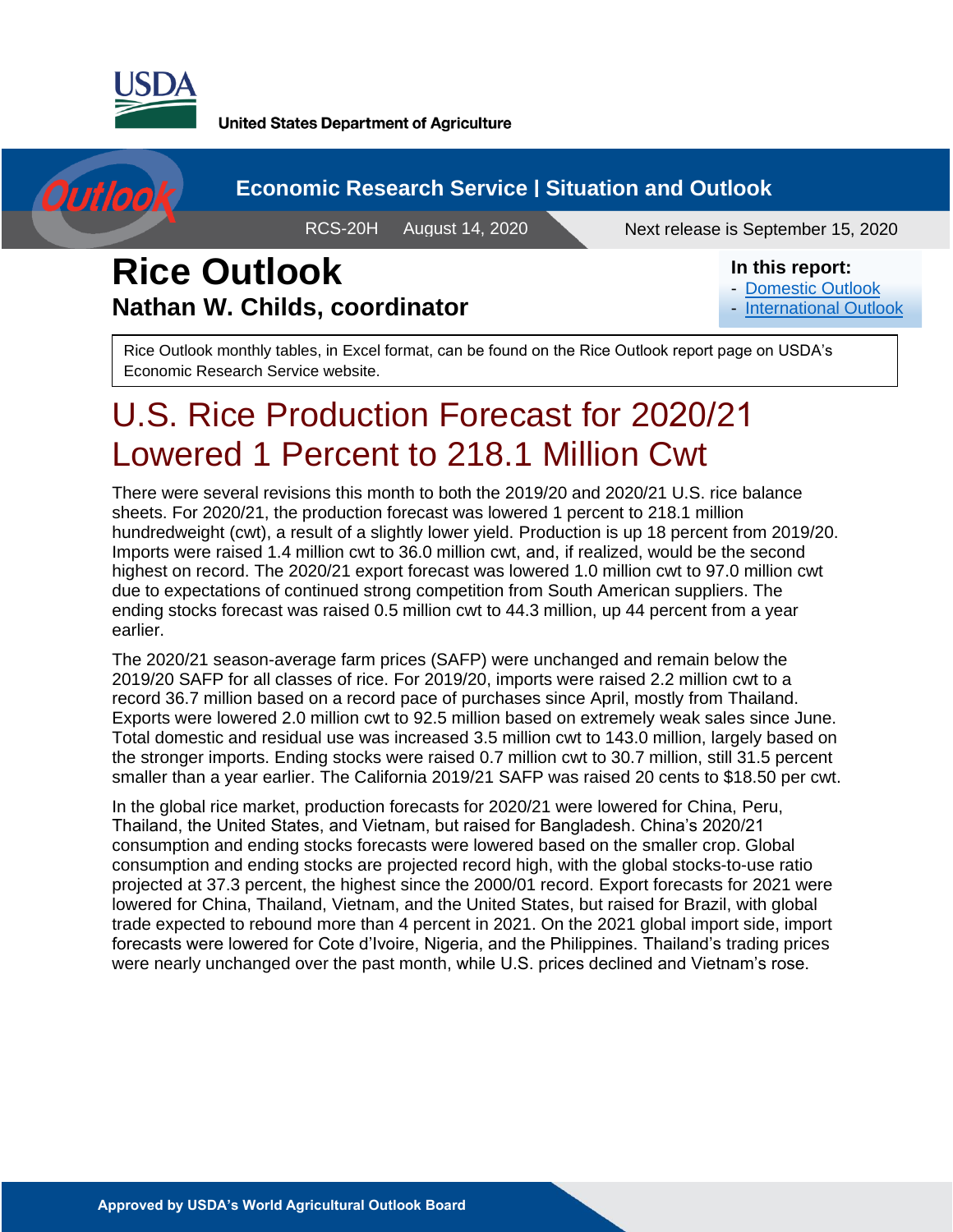#### Figure 1 **U.S. rice imports were record high in 2019/20 and are expected to remain strong in 2020/21**



Cwt = Hundredweight. 2019/20f and 2020/21f = forecasts. 1/ Does not include seed use. Sources:1985/86-2017/18, *Rice Yearbook Data Set,* USDA, Economic Research Service; 2018/19-2020/21, World Agricultural Supply and Demand Estimates*,* USDA, World Agricultural Outlook Board.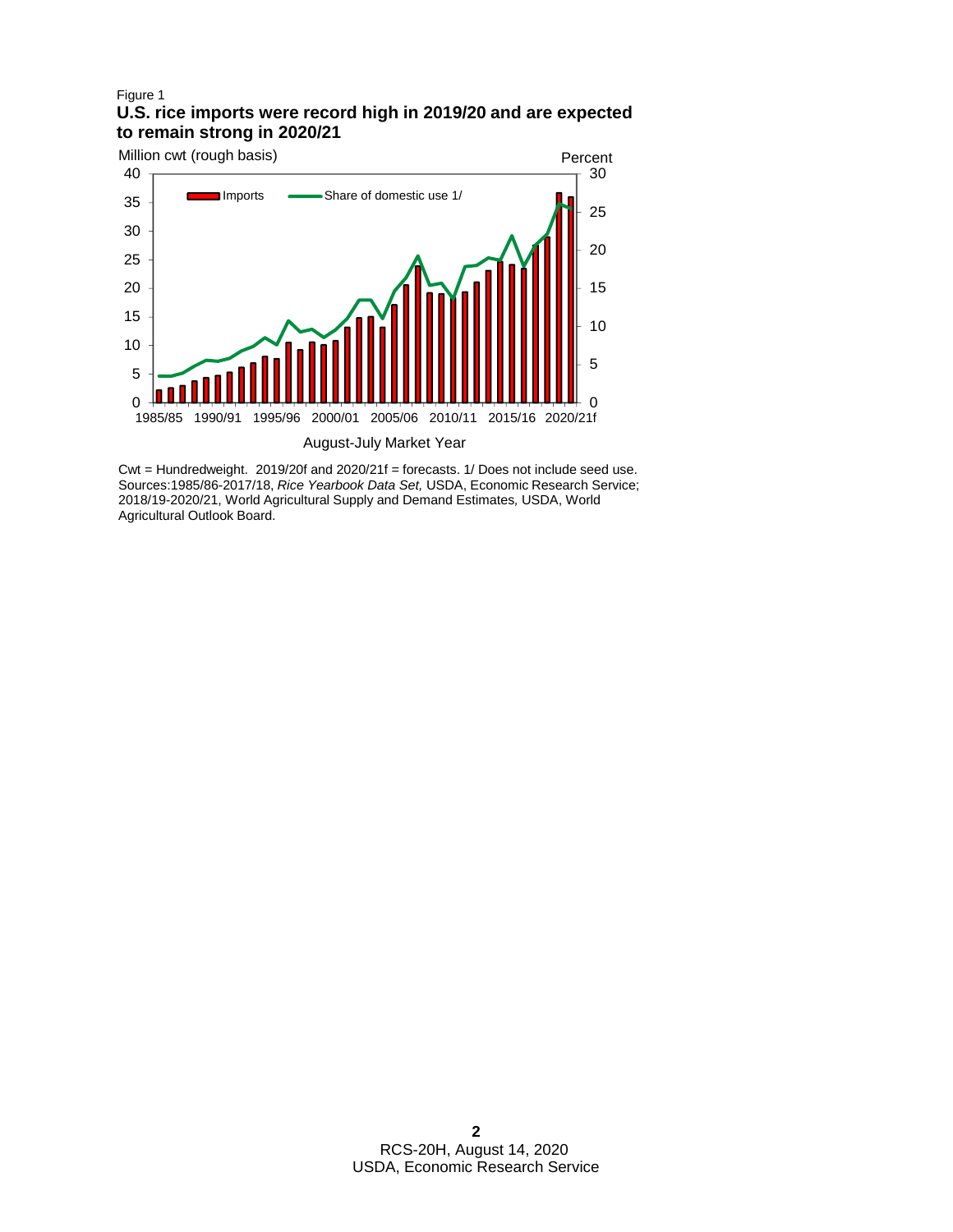# <span id="page-2-0"></span>**Domestic Outlook**

#### U.S. 2020/21 Rice Production Forecast Lowered 1 Percent to 218.1 Million CWT

The 2020/21 U.S. rice production forecast was lowered 2.6 million cwt to 218.1 million cwt, still 18 percent larger than a year earlier. The downward revision was based on a reduced yield forecast. At 7,600 pounds per acre, the 2020/21 yield forecast is 89 pounds below the previous forecast but 129 pounds above a year earlier. This is the first survey-based yield forecast for the 2020/21 U.S. rice crop and for the six reported rice producing States. Yields by class will be reported by NASS in the January 2021 *Crop Production Annual*. Harvested area for all rice remains estimated at 2.87 million acres, up 16 percent from a year earlier.

By class, the U.S. 2020/21 long-grain crop is projected at 159.1 million cwt, down 2.7 million cwt from the previous forecast but 27 percent larger than a year earlier. The combined medium- and short-grain crop is forecast at 59.0 million cwt, nearly unchanged from both last month and a year earlier.

Harvested area is estimated to be larger than a year earlier in all six reported States, with Arkansas accounting for 69 percent of the 398,000-acre increase. At 1.4 million acres, Arkansas' 2020/21 harvested area is up more than 24 percent from a year earlier. Mississippi reported the largest percentage increase in harvested area. At 149,000 acres, rice harvested area in Mississippi is up 32 percent from a year earlier. In nearby Missouri, 2020/21 harvested area is estimated at 214,000 acres, up 24 percent from a year earlier. Harvested area in Texas is estimated to have expanded 19 percent to 178,000 acres. Area expansions in Louisiana and California were much smaller. At 504,000 acres, Louisiana's rice harvested area is up just 2.4 percent from a year earlier. Finally, California's harvested area—estimated at 504,000 acres—is up less than 2 percent from a year earlier.

The substantial area expansion across most of the South was largely due to improved weather conditions—at least compared with last year's excessive rainfall that both sharply delayed plantings in much of the region and led to a historic high in preventive plantings—but also due to rising prices for long-grain rice, the dominant class produced in the South. In contrast to longgrain, prices for southern medium- and short-grain have declined during 2019/20. Rainfall did delay plantings for a few weeks in the South in the 2020/21 planting season, but the impact on both planting progress and planted area was much less severe than in 2019/20. In California, prices showed no upward trend in 2019/20, and weather conditions were generally favorable for planting the 2020/21 California crop.

Yields are projected to be higher than a year earlier in all reported States except Texas, although projected increases were less than 1 percent in three States and less than 2 percent in another. Louisiana is the only State reporting a substantial yield increase in 2020/21. At 7,150 pounds per acre, Louisiana's 2020/21 yield is up 12 percent from a year earlier and the second highest on record for Louisiana. In Arkansas, the 2020/21 yield is forecast at 7,550 pounds per acre, up almost 1 percent from a year earlier and also the second- highest on record. Mississippi's 2020/21 yield of 7,400 pounds per acre is up just 50 pounds from 2019/20 and is the second-highest on record for the State. Missouri's average yield is forecast to increase almost 2 percent to 7,500 pounds per acre, the second-highest on record for the State as well. California's yields—forecast at 8,500 pounds per acre—are up 50 pounds from 2019/20, but well below the 2015/16 record of 8,890 pounds.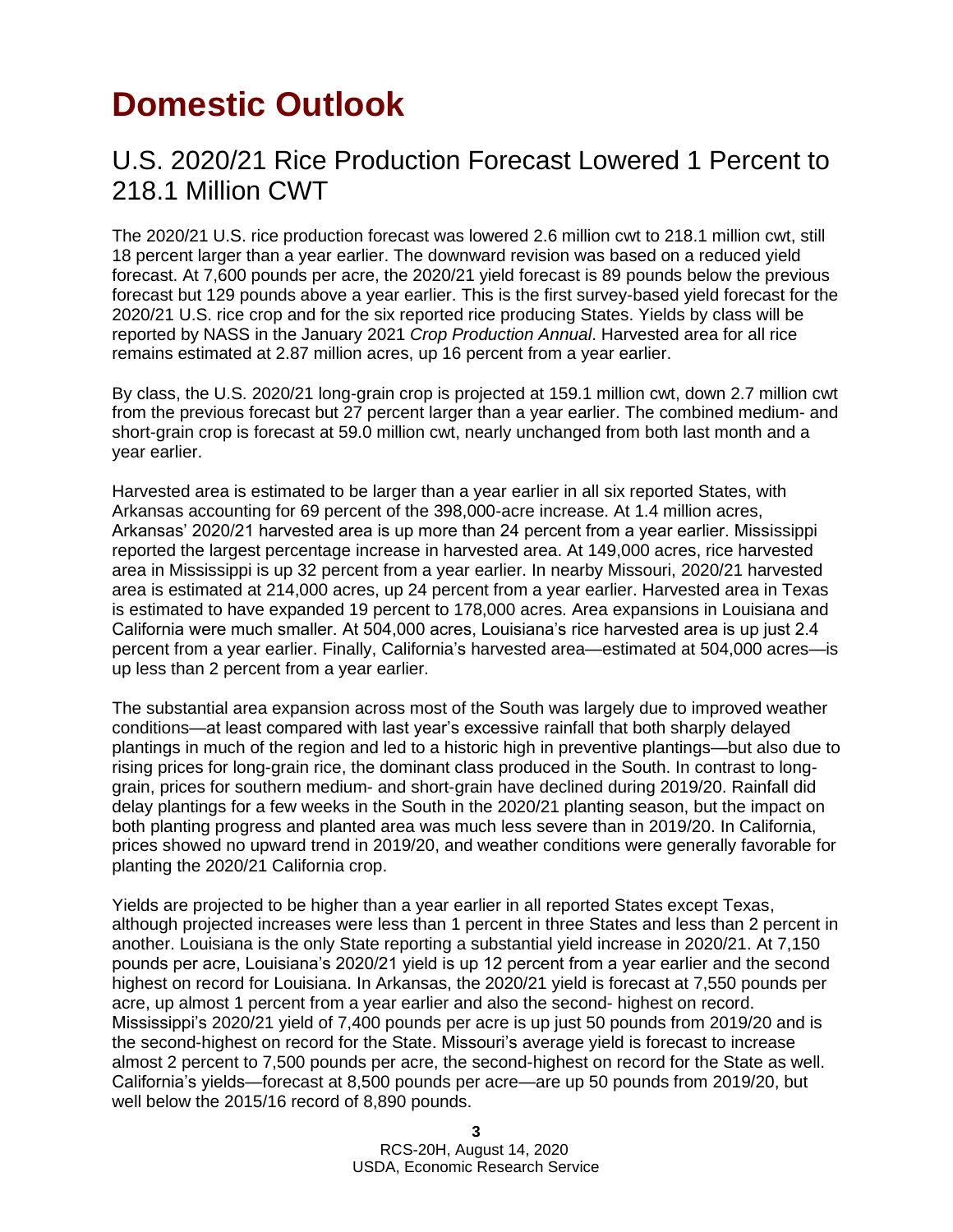In contrast, the Texas 2020/21 rice yield is forecast at just 6,800 pounds per acre, 7.5 percent below a year earlier and the lowest yield since 2007/08. The substantially lower yield is primarily due to rainfall resulting from tropical storm Hanna, which made landfall on July 25 on Padre Island south of Corpus Christi, southwest of the rice growing area. The rain and wind from the storm caused only minor damage to the main rice crop; some lodging was reported. However, the rains that muddied the fields will likely reduce the number of acres that can be ratooncropped this year due to the rutting of the fields during the main-crop harvest, which was already underway in some areas. The ratoon crop is a partial second crop from the stubble remaining in the field after the harvest of the main crop. Rice producers west of Houston typically harvest a ratoon crop if weather conditions are favorable, and the lack of a ratoon harvest by some growers will lower average yields. Ratoon cropping of rice is not as common east of Houston.

Rice production is projected to be larger than a year earlier in 2020/21 all reported States, with most southern rice growing States reporting substantial production increases, typically due to expanded area. In Arkansas, 2020/21 production is forecast at 105.8 million cwt, up 25.5 percent from a year earlier, almost entirely due to larger area. Louisiana's 2020/21 production is forecast at 30.3 million cwt, up 15 percent from a year earlier, mostly due to a higher yield. The Missouri 2020/21 rice crop is forecast at 16.1 million cwt, an increase of 26 percent from a year earlier, mostly due to expanded area. Mississippi's 2020/21 crop of 11.0 million cwt is 33 percent larger than a year earlier, almost entirely due to larger area. Despite the substantial yield decline, the Texas rice crop is projected to increase 10 percent to 12.1 million cwt due expanded area. Finally, at 42.8 million cwt, California's 2020/21 rice production is up 2 percent from a year earlier, a result of slightly larger area and a fractional increase in the yield.

Progress of the 2020/21 U.S. rice crop varies by region. The Delta is still behind its normal progress due to above-average rainfall this Spring and early Summer, while the rice crop's progress is about normal on both the Gulf Coast and in California, mostly due to generally favorable weather in both regions. For the week ending August 9, 75 percent of the U.S. 2020/21 rice crop was reported headed, up slightly from 71 percent a year earlier but below the U.S. 5-year average of 83 percent. On the Gulf Coast, 95 percent of the Louisiana crop was reported headed by August 9, 5 percentage points ahead of a year earlier but 1 percentage point behind the State's 5-year average. The Texas rice crop was reported 97 percent headed by August 9, slightly ahead of last year's pace but unchanged from the Texas 5-year average. In 2019/20, plantings were delayed in both Gulf Coast States due to rain, although the impact on crop progress and planting levels was not as severe as in the Delta.

In the Delta, 72 percent of the Arkansas 2020/21 rice crop was reported headed by August 9, 4 percentage points ahead of last year's rain-delayed crop and but behind the Arkansas 5-year average of 83 percent. In nearby Missouri, just 54 percent of the 2020/21 rice crop was reported headed by August 9, 4 percentage points ahead of last year's rain-delayed crop but well behind the Missouri's 5-year average of 74 percent. Mississippi's 2020/21 rice crop was reported 82 percent headed by August 9, down 6 percentage points from a year earlier and 8 percentage points behind the Mississippi 5-year average. Like Arkansas and Missouri, rain delayed plantings this Spring in Mississippi, which indicates a later-than-normal harvest. Finally, 65 percent of the California 2020/21 rice crop was reported headed by August 9, 4 percentage points behind last year's pace and 3 percentage points behind the California 5-year average.

Harvest began last month on the Gulf Coast, a typical starting time for this region. In Louisiana, 48 percent of the 2020/21 U.S. rice crop was reported harvested by August 9, well ahead of 33 percent last year when rain delayed Gulf Coast plantings and 5 percentage points ahead of the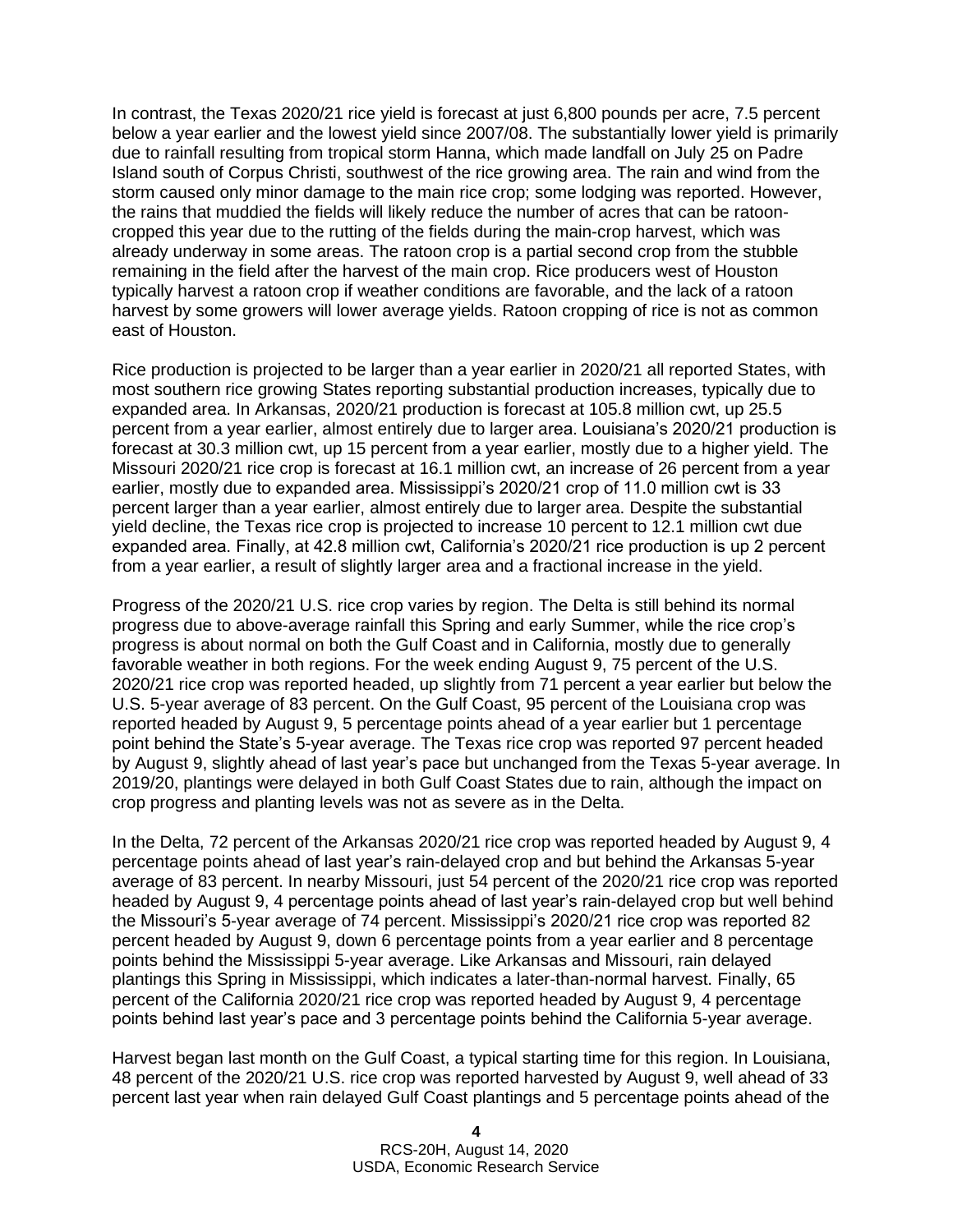Louisiana 5-year average. The Texas crop was reported 34 percent harvested by August 9, also well ahead of just 17 percent reported a year earlier, but even with the Texas 5-year average.

### U.S. 2020/21 Import Forecast Raised to a Near-Record 36.0 Million Cwt

In 2020/21, a larger crop is projected to more than offset a substantial decline in carryin and a slight drop in imports, boosting total U.S. rice supplies 7 percent from 2019/20 to 284.8 million cwt. The total supply forecast is down 0.5 million cwt from the previous forecast. By class, longgrain total supplies are projected at 202.3 million cwt, down 1.7 million cwt from the previous forecast but 8 percent larger than a year earlier. Combined medium- and short-grain supplies in 2020/21 are projected at 80.5 million cwt, up 1.2 million cwt from the previous forecast and 5 percent larger than a year earlier, mostly a result of a much larger carryin.

The 2020/21 carryin forecast was raised 0.7 million cwt—all medium- and short-grain—to 30.7 million cwt, due to an upward revision in the 2019/20 total supply forecast and a reduced export forecast that were not fully offset by larger domestic use. The 2020/21 carryin is 31.5 percent below a year earlier. By class, the long-grain carryin remains forecast at 14.2 million cwt, down more than 56 percent from a year earlier and the smallest since 2004/05. The combined medium- and short-grain carryin is forecast at 14.4 million cwt, up 0.7 million cwt from the previous forecast and 42 percent larger than a year earlier.

The 2020/21 all-rice import forecast was raised again this month, by 1.4 million cwt to 36.0 million cwt, just 2 percent below the revised 2019/20 record. The 2020/21 upward revision made for both classes of rice—was largely based on expectations that the recent record level of U.S. monthly rice imports will decline only slightly in 2020/21 as consumers continue the high level of purchases of Asian aromatic varieties, which account for the bulk of U.S. rice imports. In addition, China is expected to continue sending three or four shipments a year of around 21,000 tons of rice to Puerto Rico—which does not grow rice—accounting for much of the Island's rice supply. At 29.0 million cwt, U.S. long-grain imports in 2020/21 are up 1.0 million cwt from the previous forecast but almost 2 percent below the revised 2019/20 record high. Thailand, India, and Pakistan account for the bulk of U.S. long-grain rice imports, nearly all of aromatic varieties. Brazil currently ships a much smaller amount of long-grain rice to the U.S., including both whole-grain rice and shipments of broken kernels.

Combined medium- and short-grain U.S. imports for 2020/21 are forecast at 7.0 million cwt, up 0.4 million cwt from the previous forecast but almost 3 percent below the year-earlier revised record. China is expected to again account for at least a third of these imports, with Puerto Rico buying all of this rice, a result of extremely discounted prices for sales of Government-held stocks in China. Thailand, India, and Italy account for nearly all of the remaining U.S. mediumand short-grain imports, with Thailand the largest supplier of the three.

### U.S. 2020/21 Export Forecast Lowered

Total use of U.S. rice in 2020/21 is projected at 240.5 million cwt, down 1.0 million cwt from the previous forecast but 2 percent larger than the year-earlier revised level, with both exports and domestic and residual use projected to be higher in 2020/21. Long-grain total use is projected at 178.0 million cwt, a decrease of 1.0 million cwt from the previous forecast but almost 3 percent larger than the year-earlier revised forecast. Combined medium- and short-grain total use in 2020/21 remains forecast at 62.5 million cwt, up less than 1 percent from a year earlier.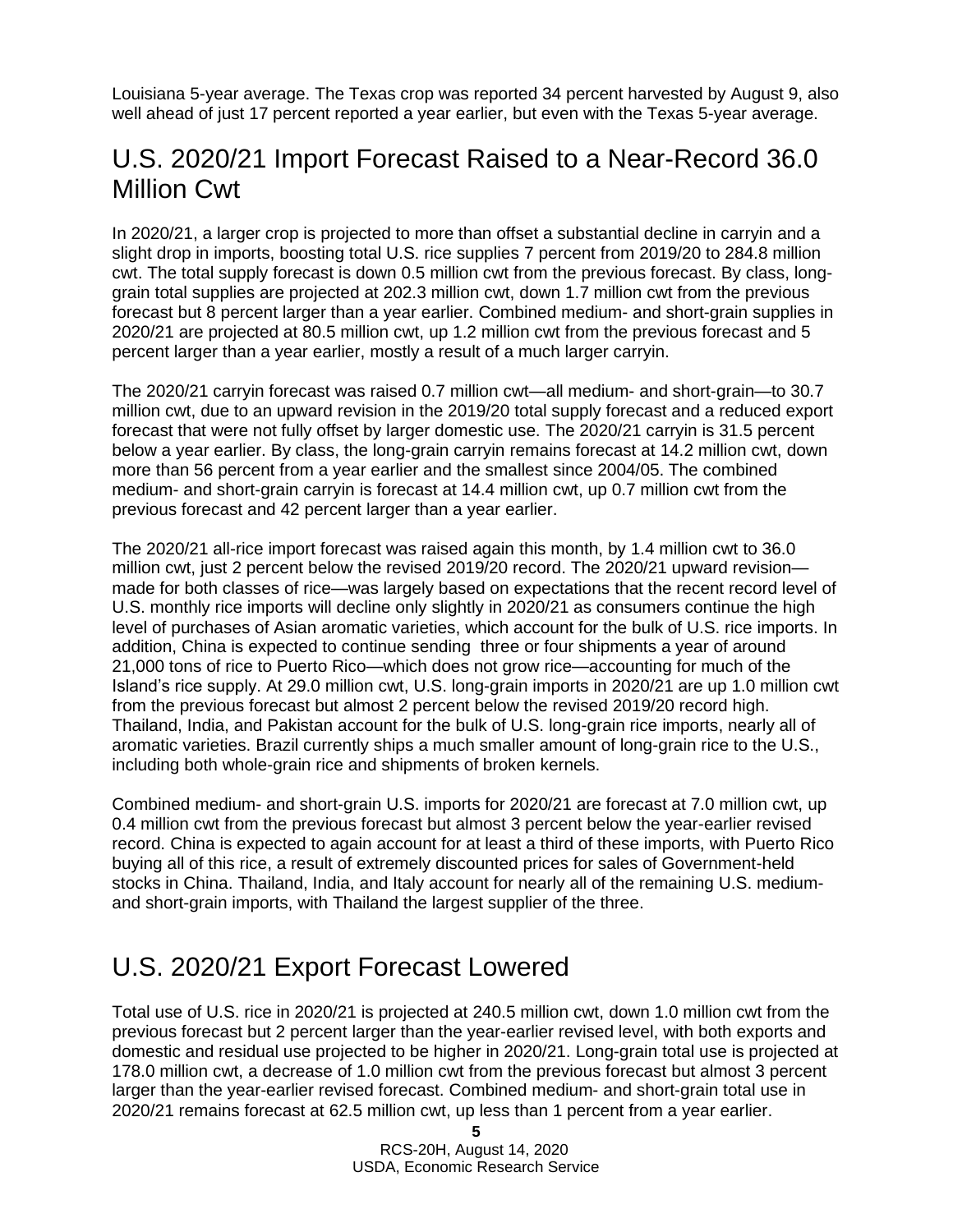Total domestic and residual use in 2020/21 remains projected at 143.5 million cwt, just 0.5 million cwt above the revised 2019/20 level but still fractionally below the 2018/19 record of 143.8 million cwt. The slight year-to-year increase in total domestic and residual use is primarily based on larger total supplies of rice in 2020/21. By class, long-grain domestic and residual use remains projected at a record 109.0 million cwt, up just 0.5 million cwt from the year-earlier revised forecast. Combined medium- and short-grain domestic and residual use remains projected at 34.5 million cwt, unchanged from a year-earlier.

Total U.S. rice exports in 2020/21 are projected at 97.0 million cwt, down 1.0 million cwt from the previous forecast but still almost 5 percent larger than the year-earlier revised estimate. Long-grain accounts for most of the expected increase in U.S. exports in 2020/21. At 69.0 million cwt, the U.S. 2020/21 long-grain export forecast is down 1.0 million cwt from the previous forecast but still up 6 percent from the year-earlier revised level. This month's reduction in the 2020/21 long-grain export forecast is based on expectations of continued strong competition from South American exporters in several key U.S. Latin American markets, despite more competitive U.S. prices. Latin America is the largest market for U.S. long-grain rice, with the majority of these sales in rough rice. On an annual basis, the expected increase in long-grain exports is based on larger U.S. supplies and lower projected U.S. long-grain prices. Similar to recent years, the United States is expected to ship very little rice to Sub-Saharan Africa beyond food aid shipments—which account for less than 3 percent of total U.S. rice exports—and is likely to continue to sell almost no long-grain rice to Asia. U.S. prices are too high for these two price-sensitive markets.

U.S. medium- and short-grain rice exports in 2020/21 remain projected at 28.0 million cwt, up 2 percent from 2019/20. The United States is expected to again export little rice beyond its current six core markets. First, the three major buyers in the Northeast—Japan, South Korea, and Taiwan, whose purchases are all made as part of their World Trade Organization agreements are expected to again account for around two-thirds of U.S. medium- and short-grain exports (on a rough basis). Jordan typically imports around 3 million cwt of U.S. rice, all milled rice. Mexico typically purchases a small amount of U.S. medium-grain rough rice. Canada is also a regular buyer of relatively small quantities U.S. medium-grain rice, all milled- or brown-rice. Turkey, once a large regular buyer of U.S. medium- and short-grain rice—mostly rough returned as a small buyer of U.S. rice in 2019/20, purchasing less than a million cwt of California rough rice. Little, if any, growth in U.S. exports of medium- and short-grain exports to Turkey is expected in 2020/21.

By type, U.S. rough-rice exports are projected at 34.5 million cwt, down 1.0 million cwt from the previous forecast but up 8 percent from the revised 2019/20 level. Most of the rough rice is expected to be sold to Latin American buyers, primarily Mexico and Central America, with a smaller quantity sold to northern South America. The bulk of these shipments will be long-grain rice. U.S. milled-rice exports in 2020/21 remain projected at 62.5 million cwt, up 3 percent from the 2019/20 level. Northeast Asia, Haiti, Canada, Iraq, and Saudi Arabia are expected to remain the largest commercial markets for U.S. milled rice. Mexico and the EU typically import much smaller quantities of U.S. milled rice.

The above supply and use projections yield a 2020/21 ending stocks forecast of 44.3 million cwt, up 0.5 million cwt from the previous forecast and 44 percent larger than the year-earlier revised level. The 2020/21 stocks-to-use ratio of 18.4 percent is well above a revised and abnormally low 13.05 percent for 2019/20. By class, long-grain ending stocks in 2020/21 are projected at 24.3 million cwt, down 0.7 million cwt from the previous forecast but 71 percent higher than the 2019/20 revised, unusually low level. The long-grain stocks-to-use ratio is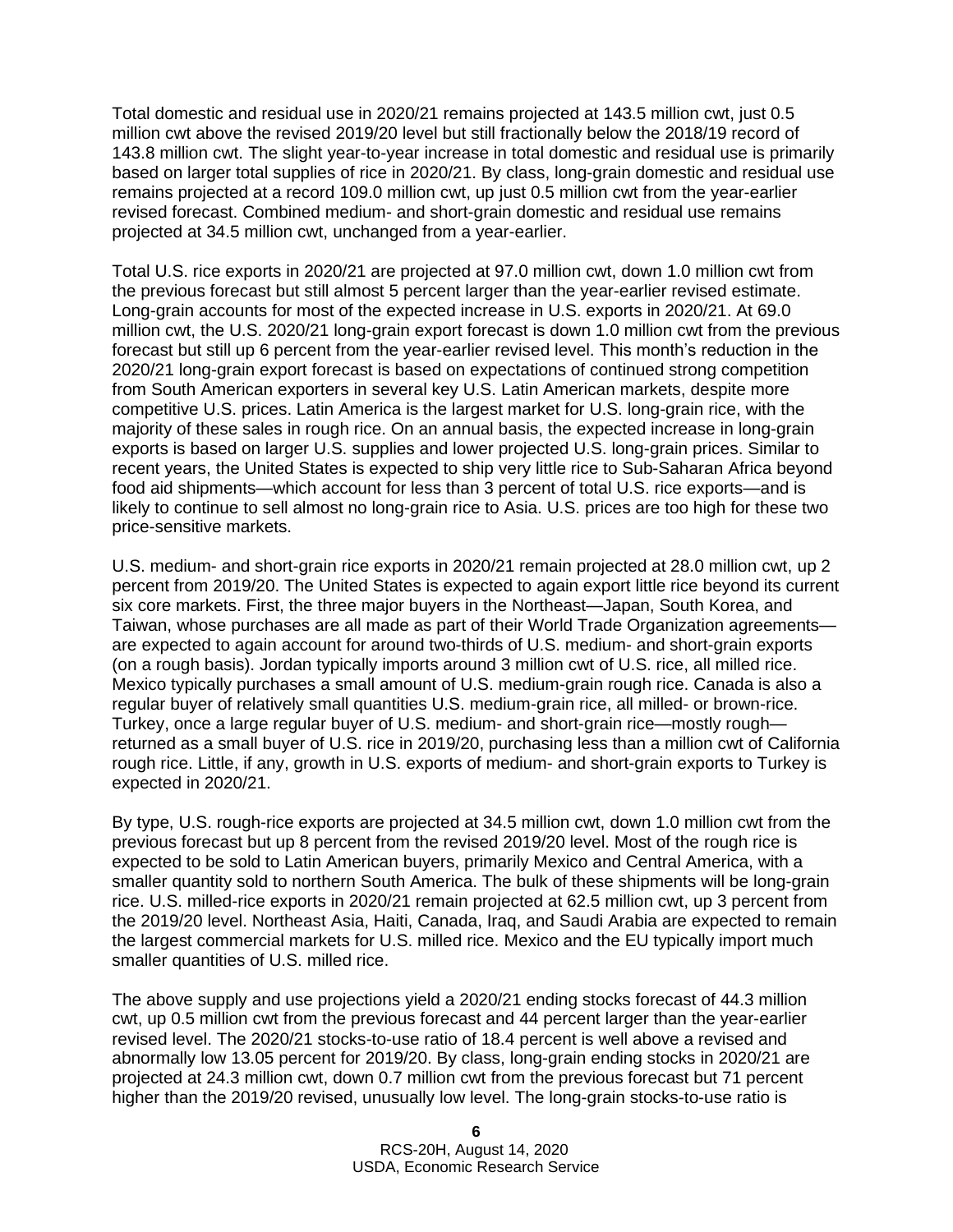forecast at 13.7 percent, well above the extremely low 8.2 percent a year earlier. In contrast, medium- and short-grain ending stocks are projected to increase 24 percent in 2020/21 to 18.0 million cwt, up 1.2 million cwt from the previous forecast. The medium- and short-grain stocksto-use ratio is projected at 28.7 percent, up from 23.3 percent from a year earlier and the highest since 2015/16.

### U.S. 2019/20 Import Forecast Increased, Export Forecast Lowered, Domestic and Residual Use Forecast Raised

There were several revisions this month to the 2019/20 U.S. rice balance sheet, with both the supply and use revisions similar to those made last month. On the supply side, the all-rice import forecast was raised 2.2 million cwt to a record 36.7 million cwt, up 27 percent from a year earlier. The substantial upward revision—following upward revisions in both June and July was primarily based on monthly Census-reported imports through June and expectations regarding imports in July, the final month of the 2019/20 market year. In June, the United States imported about 131,000 tons of rice (product-weight), up 9 percent from May and second only to the record of nearly 137,000 tons imported in April. Thailand supplied more than 78,000 tons of rice to the United States in June, slightly below the record of nearly 83,000 tons shipped in May and the near-record 82,000-plus tons shipped in April. These are very high levels of rice imports from Thailand. In recent years, Thailand has typically sold 35,000 tons to 50,000 tons of rice a month to the United States. In December 2019, it sold a then abnormally large quantity of about 60,000 tons. Almost all of Thailand's rice shipments to the United States are specialty rices, primarily its premium jasmine rice, for which U.S. consumers appear to have an increasing preference. Thailand also ships much smaller quantities of glutinous rice, also a specialty rice. to the United States.

Imports of basmati rice from India and Pakistan are also increasing, but together these imports account for a much smaller share of U.S. rice imports than jasmine rice from Thailand. In June, India sold a record 25,100 tons of rice to the United States, up 50 percent from a month earlier, with its premium basmati rice accounting for the bulk of these purchases. Pakistan shipped almost 5.0 million tons of rice to the United States. in June, down slightly from the May record of 5.4 million tons. Previously, Pakistan was shipping 1-3 million tons of rice to the United States each month, nearly all basmati. These specific Asian aromatic varieties are not currently grown in the United States, although the United States does produce several of its own aromatic varieties. U.S. plant breeders are currently working to develop U.S. aromatic varieties that have the qualities of the Asian varieties desired by consumers. The United States imported around 12,000 tons of rice from Brazil in June, the highest amount since 22,100 tons were imported in December. Most of this was long-grain milled rice, with a much smaller amount of broken-kernel rice. Brazil's shipments to the United States. are erratic, typically 1,000-2,000 tons a month, but occasionally 20,000-30,000-plus tons.

The 2019/20 U.S. long-grain import forecast was raised 1.5 million cwt to a record 29.5 million cwt, up 26 percent from a year earlier. In June, the United States imported a record 112,332 tons of long-grain rice, up nearly 9 percent from May which had reported the previous monthly record high. In April, the United States imported more than 98,000 tons of long-grain rice, which as the record to that date. Thus, from April to June 2020, the United States reported three consecutive record-high import levels for long-grain rice. Over the previous decade, the United States typically imported 50,000-70,000 tons of long-grain rice a month. The 2019/21 mediumand short-grain import forecast was raised 0.7 million tons to record 7.2 million tons, up almost 30 percent from a year earlier. The upward revision was based on a second consecutive month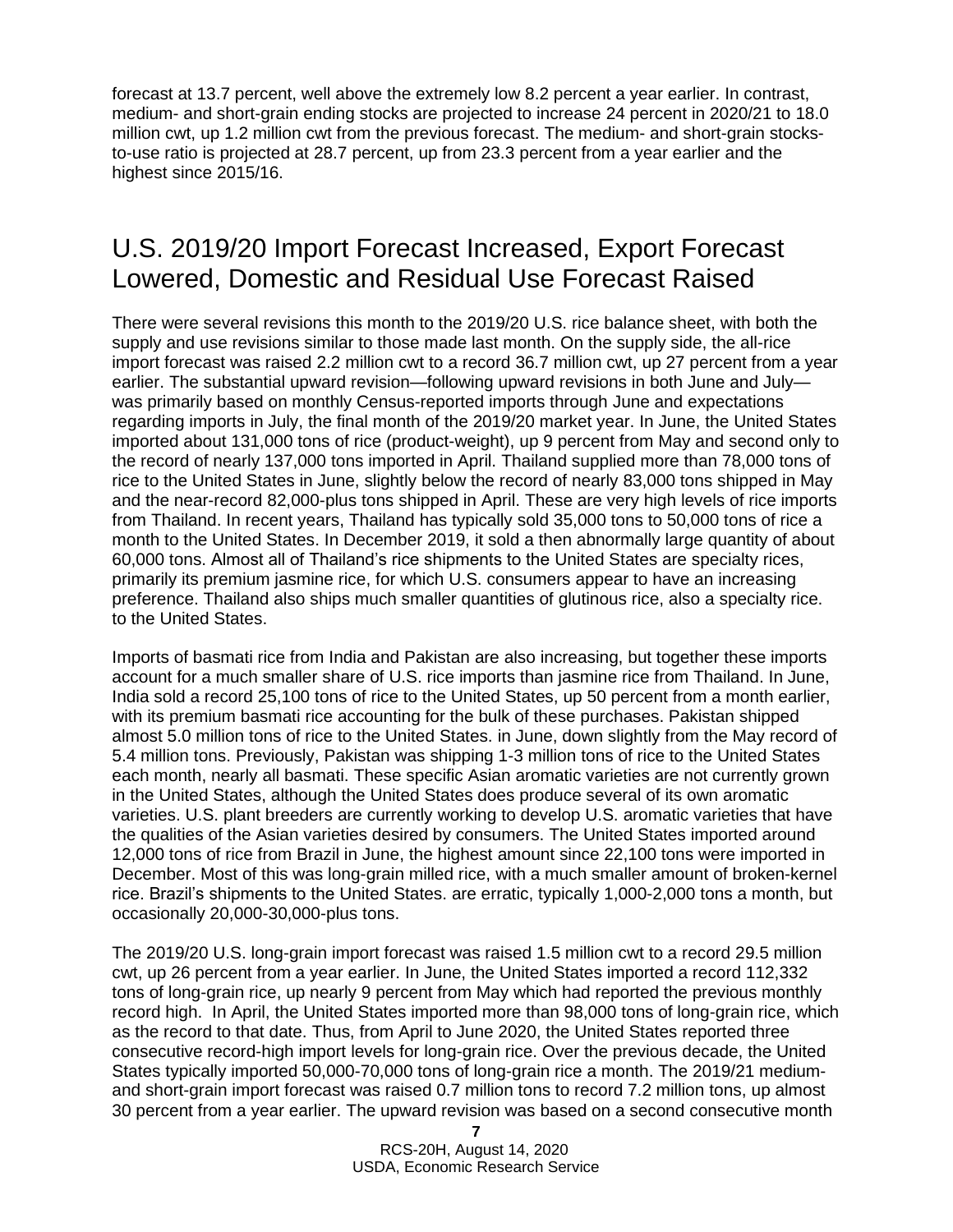of strong medium- and short-grain imports, despite the lack of any shipments from China in either month, and export data from the Government of China reporting 21,000 tons of shipped to Puerto Rico in June.

On the 2019/20 use side, the all-rice total domestic and residual use forecast was raised 3.5 million cwt to 143.0 million cwt, just 0.8 million cwt below the year-earlier record. The upward revision was largely based on the continued increases in the U.S. rice import forecast. The longgrain domestic and residual use forecast was raised 3.5 million cwt to 108.5 million cwt, virtually unchanged from a year earlier. The combined medium- and short-grain domestic and residual use forecast remains at 34.5 million cwt, still 2 percent below a year earlier.

The 2019/20 all-rice export forecast was lowered 2.0 million cwt to 92.5 million cwt, 1 percent smaller than a year earlier. The downward revision this month was based on Census export data through June, data from the weekly *U.S. Export Sales* report through July 30, and expectations regarding sales and shipments the remainder of the market year. Since April, export sales have been very light, a factor of both tight supplies of long-grain rice near the end of the market year and uncompetitive U.S. prices compared with major South American exporters. U.S. export prices remained firm through July in the face of the extremely tight supplies as the market year ended and remained well above prices for rice from Uruguay, Argentina, Brazil, and Paraguay. Long-grain exports were lowered 2.0 million cwt to 65.0 million cwt, 2 percent below a year earlier. Combined medium- and short-grain exports remain forecast at 27.5 million cwt, up less than 1 percent from a year earlier.

On balance, these supply and use revisions resulted in a 0.7-million-cwt increase in the 2019/20 ending stocks forecast to 30.7 million cwt, 31.5 percent below a year earlier. All of the revision in ending stocks this month were for medium- and short-grain, which were raised 0.7 million cwt to 14.45 million cwt, 42 percent above a year earlier. Long-grain ending stocks in 2019/20 remain forecast at 14.2 million cwt, 56 percent below a year earlier and the smallest since 2003/04.

There were no revisions this month to the 2020/21 season-average farm-price forecasts (SAFP). The long-grain 2020/21 SAFP remains forecast \$11.60 per cwt, down 40 cents from the 2019/20 SAFP of \$12.00. The year-to-year decline is based on larger projected U.S. rice supplies and expectations that U.S. farm prices will start to drop soon after harvest begins across most of the South. The 2020/21 southern medium- and short-grain SAFP remains projected at \$11.50 per cwt, 20 cents below the 2019/20 SAFP. Little if any increase in exports of southern medium- and short-grain rice is projected for 2020/21, continuing the quite low level of exports reported in 2019/20 when North Africa and the Middle East bought almost no U.S. southern rice. This is the main reason for the expected decline in the 2020/21 southern mediumand short-grain SAFP, despite smaller plantings.

The California 2020/21 medium- and short-grain SAFP remains projected at \$18.30 per cwt, down 20 cents from the revised 2019/20 SAFP of \$18.50. Both production and export of California medium- and short-grain rice are projected to be similar to 2019/20 levels, with plantings indicated up slightly more than 1 percent. In the global medium- and short-grain market, Australia is expected to increase exports next spring due to a projected crop recovery, likely pressuring prices lower toward the end of the 2020/21 market year. The U.S. medium- and short-grain 2020/21 SAFP remains projected at \$16.10 per cwt, down 20 cents from the revised 2019/20 SAFP. The 2020/21 all-rice SAFP remains projected at \$12.70 per cwt, 40 cents below the 2019/20 all-rice SAFP.

There were small revisions this month to the 2019/20 U.S. SAFPs for both California and U.S medium- and short-grain rice. The revisions were primarily based on NASS-reported cash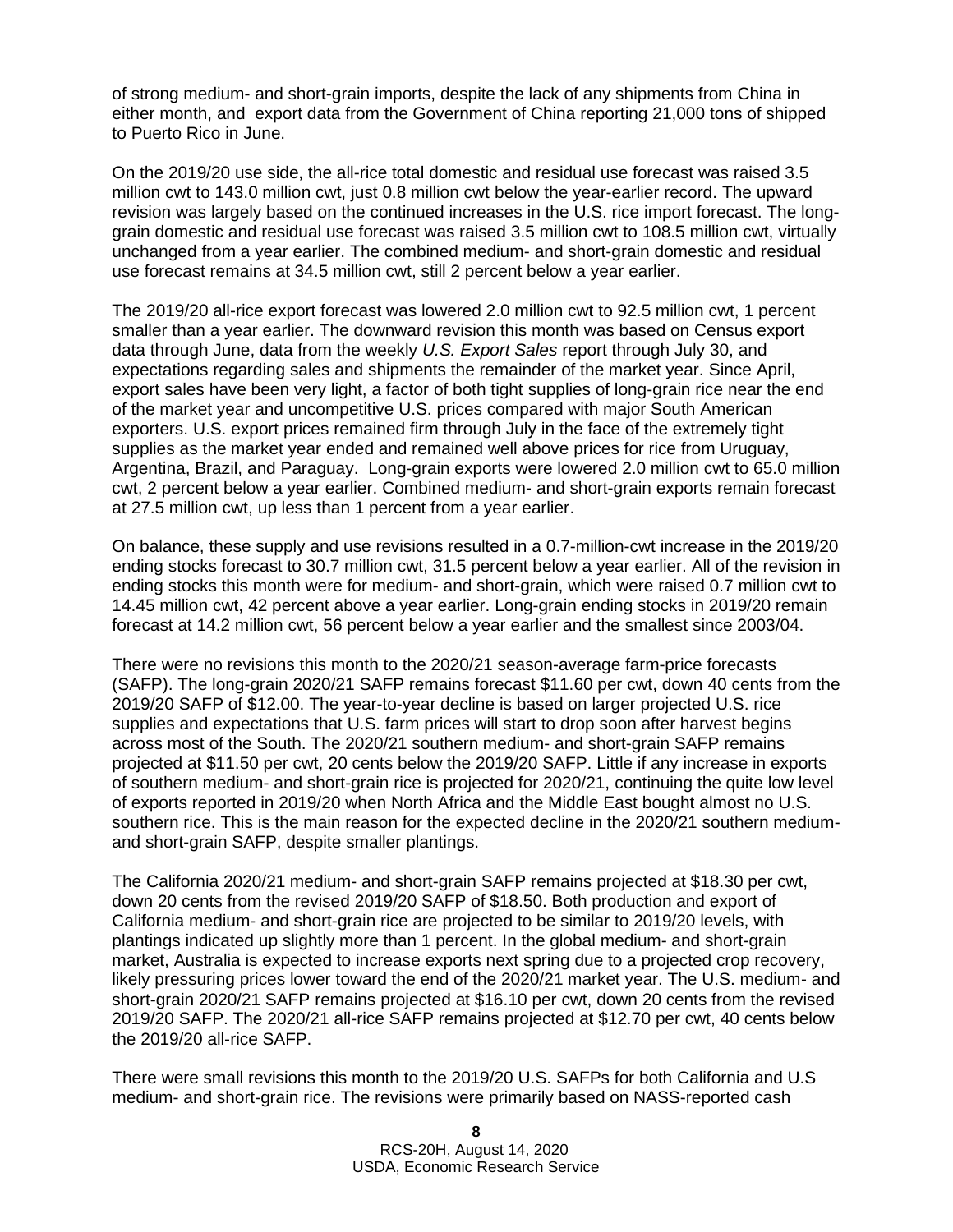prices and marketings through June and expectations regarding prices and marketings in July. The California 2019/20 SAFP was raised 20 cents to \$18.50 per cwt, still \$2.60 below a year earlier. This revision raised the U.S. 2019/20 medium- and short-grain SAFP 10 cents to \$16.30 per cwt. The all-rice 2019/20 SAFP remains forecast at \$13.10 per cwt.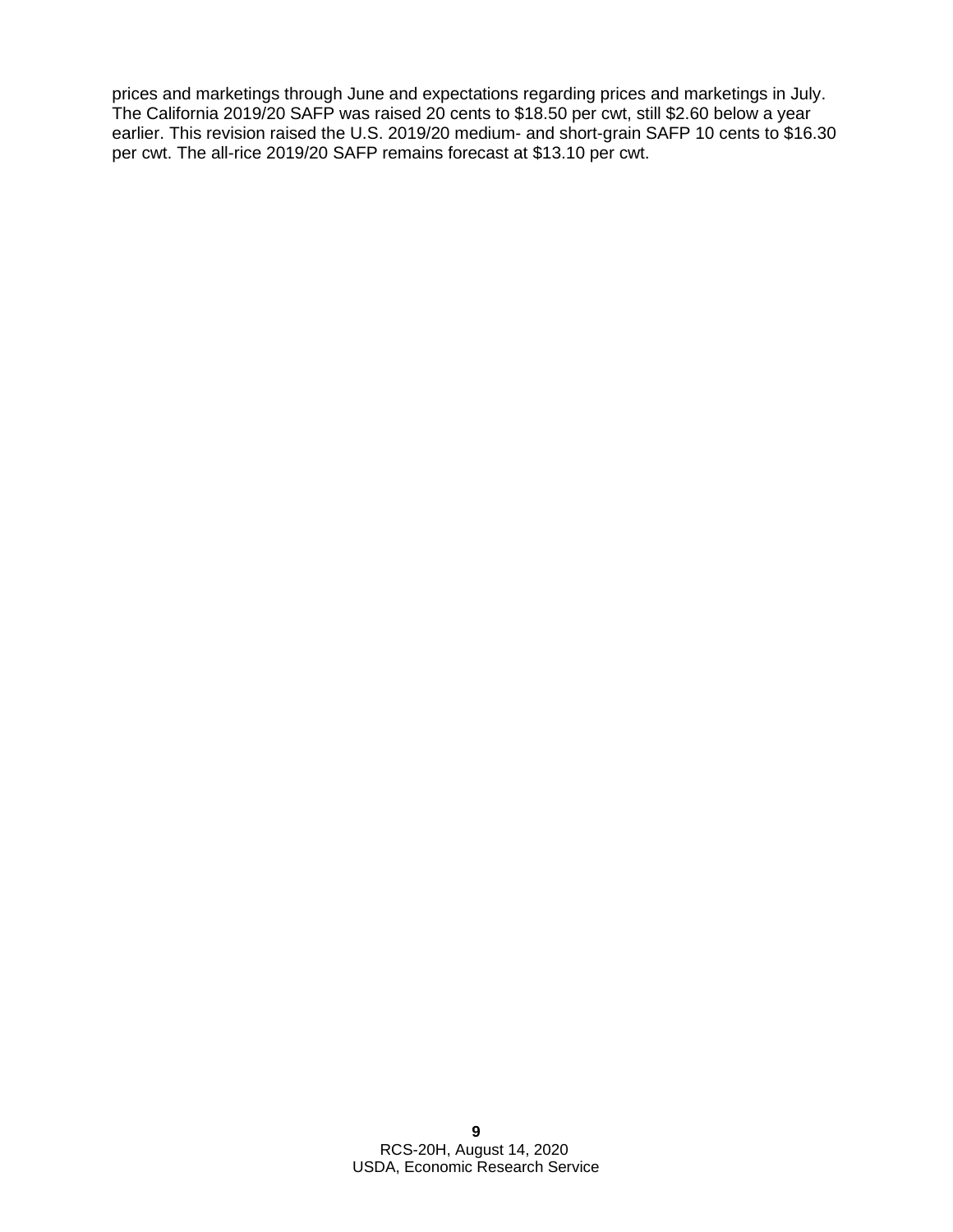## <span id="page-9-0"></span>**International Outlook**

### Rice Production Forecast for 2020/21 Lowered for China, Thailand, and Vietnam

Global rice production in 2020/21 is forecast at 500.0 million tons (milled basis), down 2.6 million tons from the previous forecast but up almost 1 percent from a year earlier and the highest on record. The substantial monthly reduction was based on downward revisions in crop forecasts, for China, Madagascar, Peru, Thailand, the United States, and Vietnam more than offsetting an increased forecast for Bangladesh. At 2.0 million tons, China's crop reduction was the largest.

Australia, Bangladesh, Burma, Indonesia, Pakistan, Thailand, and the United States are expected to show the largest production increases in 2020/21, with Thailand's crop increasing 2.0 million tons. The U.S. crop is expected to be up by almost 1.1 million tons. Argentina, Bolivia, China, South Korea, and Laos are expected to harvest larger crops in 2020/21 as well. India's production is projected to increase fractionally to a new record of 118.0 million tons. In contrast, Brazil, Colombia, Guinea, Madagascar, the Philippines, Sri Lanka, and Vietnam are projected to harvest smaller crops in 2020/21, with the Philippines' production projected to decline 0.9 million tons and Brazil's to drop 0.35 million tons, the largest declines among these seven countries.

Global rice consumption and residual use in 2020/21 is projected at a record 496.5 million tons, down 1.9 million tons from the previous forecast but up more than 1 percent from a year earlier. This month, the consumption and residual forecast was lowered for Brazil, China, and Nigeria, with China's forecast lowered 0.8 million tons due to the reduced production forecast. On an annual basis, China and India account for most of the expected increase in global rice consumption and residual use in 2020/21, with much of China's growth accounted for by increased industrial uses of rice. Bangladesh, Burma, Egypt, EU, Nepal, the Philippines, and Thailand are also expected to increase consumption and residual use of rice in 2020/21. In contrast, consumption and residual use is projected to decline in 2020/21 in Brazil, Japan, South Korea, and Nigeria, with the declines in Japan and South Korea the result of long-term, income-driven diet diversification.

With production exceeding use by 3.5 million tons, global ending stocks in 2020/21 are projected to increase 2 percent from a year earlier to a record 185.2 million tons, though down 0.6 million tons from the previous forecast. This is the 14th consecutive year of increasing global rice stocks. China's 2020/21 ending stocks were lowered 1.0 million tons to 116.5 million tons, unchanged from the year-earlier record. On an annual basis, Bangladesh, India, and the United States account for the bulk of the expected increase in global ending rice stocks in 2020/21, with India's stocks projected at a record 38.0 million tons. China is projected to account for 63 percent of global ending stocks and India for 21 percent. The global ending stocks-to-use ratio is forecast at 37.3 percent, up slightly from 37.0 percent in 2019/20 but equal to the 2000/01 record of 37.3 percent.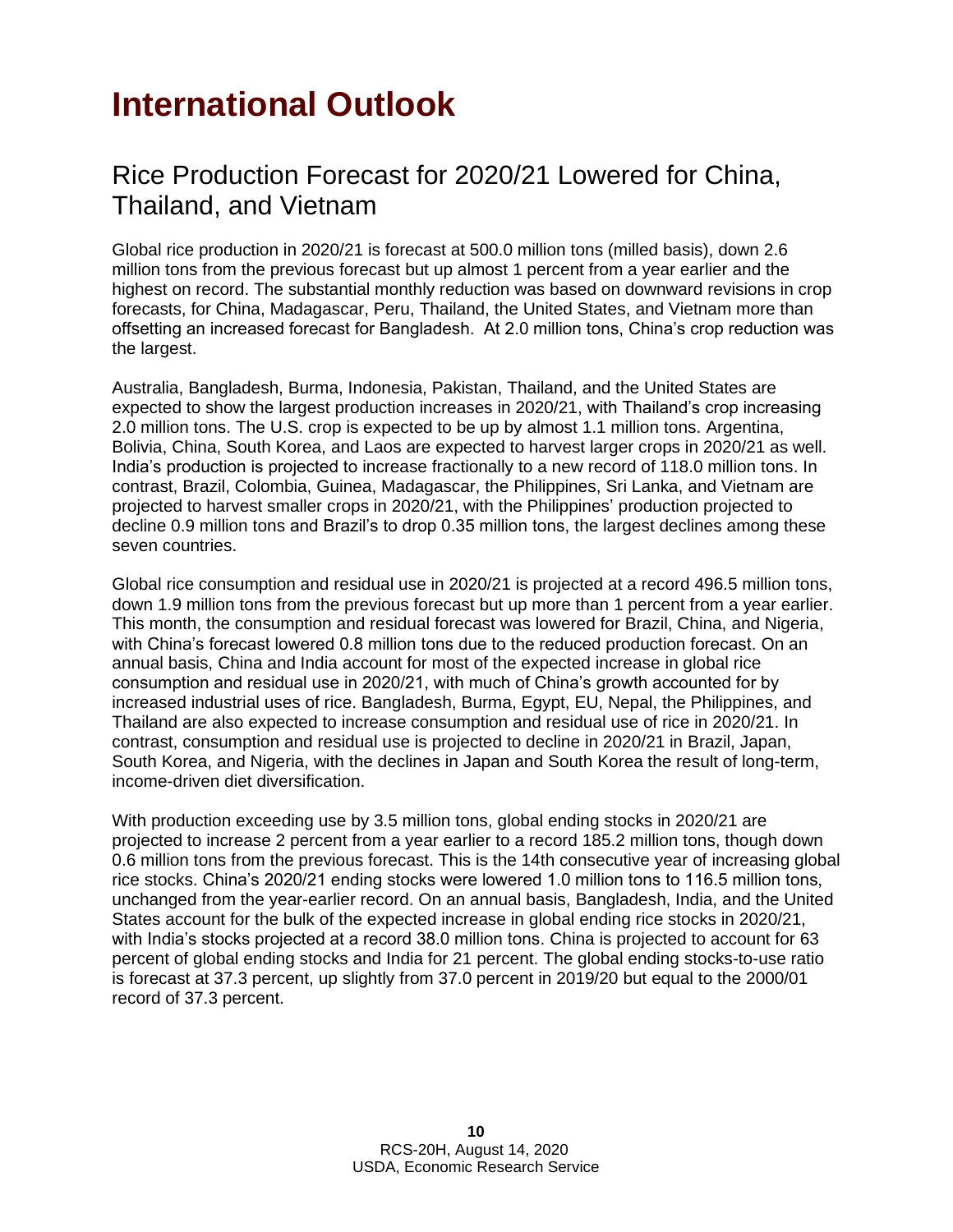|                                  |                     |                                      |                                       | Table A - Global rice production, selected monthly revisions and year-to-year changes, August 2020 |                           |                                                                                                                                                                                                                                                                                                                                                                                                                                                                                                                                                                                                                                                                                                                                                                                                                                                                                                                                                                                                                                                                                                                                                 |
|----------------------------------|---------------------|--------------------------------------|---------------------------------------|----------------------------------------------------------------------------------------------------|---------------------------|-------------------------------------------------------------------------------------------------------------------------------------------------------------------------------------------------------------------------------------------------------------------------------------------------------------------------------------------------------------------------------------------------------------------------------------------------------------------------------------------------------------------------------------------------------------------------------------------------------------------------------------------------------------------------------------------------------------------------------------------------------------------------------------------------------------------------------------------------------------------------------------------------------------------------------------------------------------------------------------------------------------------------------------------------------------------------------------------------------------------------------------------------|
| Country or<br>region             | Current<br>forecast | Change from last<br>month's forecast | Percent change<br>from a year earlier | Month-to-month<br>direction                                                                        | Year-to-year<br>direction | Explanation and comments on year-to-year change or month-to-month revision                                                                                                                                                                                                                                                                                                                                                                                                                                                                                                                                                                                                                                                                                                                                                                                                                                                                                                                                                                                                                                                                      |
| 1,000 metric tons (milled basis) |                     |                                      |                                       |                                                                                                    |                           |                                                                                                                                                                                                                                                                                                                                                                                                                                                                                                                                                                                                                                                                                                                                                                                                                                                                                                                                                                                                                                                                                                                                                 |
| Rice production in 2020/21       |                     |                                      |                                       |                                                                                                    |                           |                                                                                                                                                                                                                                                                                                                                                                                                                                                                                                                                                                                                                                                                                                                                                                                                                                                                                                                                                                                                                                                                                                                                                 |
| Bangladesh                       | 34.000              | 300                                  | 1.3                                   |                                                                                                    | ń.                        | The 2020/21 pro duction forecast was raised based on arecord yield recommended by the U.S.<br>Agricultural Office in Dhaka. Although Cyclone Amphan--the strongest cyclone ever recorded in the Bay<br>of Bengal--reached Bangladesh on May 20, almost all of the boro crop had been harvested and much<br>of the aus crop that was being harvested is grown in the north, which was impacted much less severely<br>than the south as the storm had already been downgraded by the time it made landfall on the<br>Bangladesh coast.                                                                                                                                                                                                                                                                                                                                                                                                                                                                                                                                                                                                            |
| China                            | 147,000             | $-2.000$                             | 0.2                                   |                                                                                                    | ♠                         | China's 2020/21 production forecast was lowered 2.0 million tons due to record amounts of rainfall that<br>began in June and continued through July and into August, mostly in the lower Yangtze River Valley,<br>that led to extensive flooding. The single crop, China's largest, is likely to be the most severely<br>impacted, with some damage to the early-season double crop likely and concerns regarding possible<br>delayed plantings of the late-season double crop. The provinces of Anhui, Hubei, Hunan, Jiangsu, and<br>Jiangxi experienced the most severe flooding. China's harvested area estimate was lowered 400,000<br>hectares to 29.8 million hectares, still fractionally above a year earlier. The yield is unchanged from the<br>previous forecast.                                                                                                                                                                                                                                                                                                                                                                    |
| Cuba                             | 260                 | $-20$                                | 5.3                                   |                                                                                                    | ♠                         | Reduced the crop forecast based on a smaller harvested area estimate. The harvested area estimate<br>was lowered based on fuel and pesticide shortages and less-than-favorable weather this winter. Both<br>the U.S. sanctions and the COVID-19 pandemic have adversely impacted rice production this year.                                                                                                                                                                                                                                                                                                                                                                                                                                                                                                                                                                                                                                                                                                                                                                                                                                     |
| Madagascar                       | 2,560               | $-128$                               | $-4.8$                                |                                                                                                    | رال                       | Downward production revision is based on abnormally dry weather conditions in the south that are<br>expected to reduce yields. The bulk of Madagascar's rice is grown in the central and northern parts of<br>the country.                                                                                                                                                                                                                                                                                                                                                                                                                                                                                                                                                                                                                                                                                                                                                                                                                                                                                                                      |
| Peru                             | 2,215               | $-62$                                | 0.7                                   |                                                                                                    | ଳ                         | Production lowered due to a smaller area estimate that was not fully offset by a higher yield. Revisions<br>based on data from both the Government of Peru and the United Nation's Food and Agriculture<br>Organization.                                                                                                                                                                                                                                                                                                                                                                                                                                                                                                                                                                                                                                                                                                                                                                                                                                                                                                                        |
| Russia                           | 720                 | 20                                   | 0.7                                   | ń.                                                                                                 | 牵                         | Raised production forecast based on a higher harvested area estimate. The revised data are from the<br>Russian Ministry of Agriculture.                                                                                                                                                                                                                                                                                                                                                                                                                                                                                                                                                                                                                                                                                                                                                                                                                                                                                                                                                                                                         |
| Thailand                         | 20,000              | $-400$                               | 11.1                                  |                                                                                                    | ♠                         | Lowered production forecast due to a 100,000-hectare reduction in harvested area to 10.8 million<br>hectares based on low reservoir levels needed to irrigate the dry season crops. The continued tight<br>water supplies are due to severe drought in the region.                                                                                                                                                                                                                                                                                                                                                                                                                                                                                                                                                                                                                                                                                                                                                                                                                                                                              |
| Ukraine                          | 33                  | $-7$                                 | $-8.3$                                | رال                                                                                                | ψ                         | Production forecast was lowered due to a smaller harvested area estimate. Revised production and<br>area estimates were reported by the Ukraine Government.                                                                                                                                                                                                                                                                                                                                                                                                                                                                                                                                                                                                                                                                                                                                                                                                                                                                                                                                                                                     |
| <b>United States</b>             | 6,926               | $-81$                                | 18.1                                  | J,                                                                                                 | 牵                         | The U.S. 2020/21 crop forecast was lowered based on a smaller yield reported by National Agricultural<br>Statistics Service. An especially low yield was reported for Texas. Yields on several other southern<br>States are forecast to be near-record.                                                                                                                                                                                                                                                                                                                                                                                                                                                                                                                                                                                                                                                                                                                                                                                                                                                                                         |
| Vietnam                          | 27,000              | $-200$                               | $-0.6$                                |                                                                                                    |                           | The 2020/21 production forecast was lowered based on expectations of a continued decline in<br>harvested area as farmers shift some rice land to less water-intensive and more profitable crops.<br>Planting of the autumn-winter crop--the first crop of the 2020/21 market year with harvest expected to<br>start in October--was completed last month. Harvested area of the autumn-winter crop is expected to<br>be less than a year earlier due to limited supplies of water for irrigation, mostly caused by drought in the<br>region which has also led to salt water intrusion in some areas, further reducing plantings. Most of the<br>autumn-winter crop is grown in the North and is irrigated. It is Vietnam's smallest rice crop. There are<br>also concerns over accessing sufficient irrigation water--especially from the Mekong River--for later<br>crops grown in 2020/21 due to the construction in recent years of several large dams upstream, mostly<br>by China and Laos, primarily for hydroelectric power. The South produces the bulk of Vietnam's rice<br>and the crop is dependent on water from the Mekong River. |

*Continued--*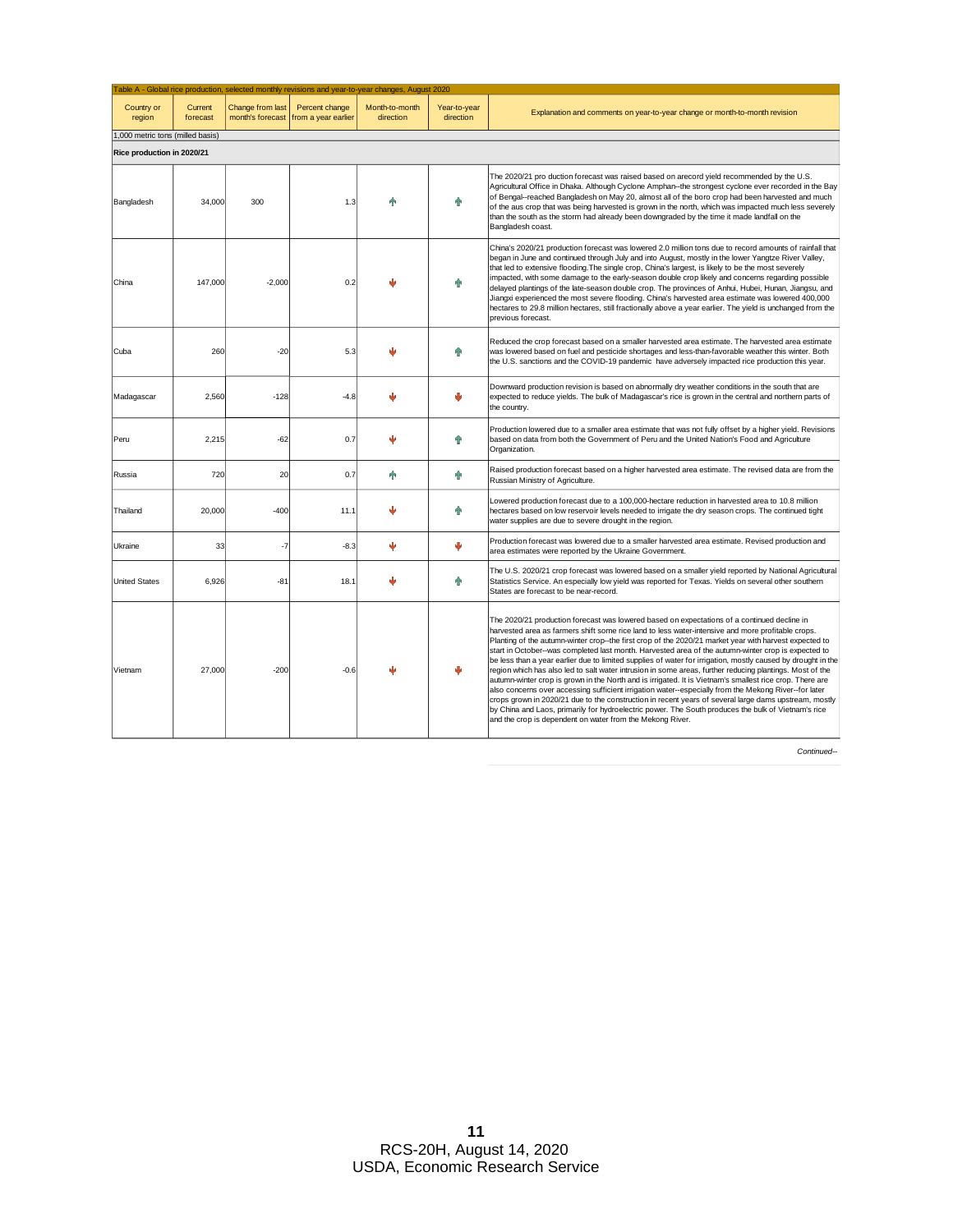|                            |                     |                  |                                                        | Table A - Global rice production, selected monthly revisions and year-to-year changes, August 2020--continued |                           |                                                                                                                                                                                                                                                                                                                                                                                                                                                                                                                                                                                                                                                                                                                                                 |
|----------------------------|---------------------|------------------|--------------------------------------------------------|---------------------------------------------------------------------------------------------------------------|---------------------------|-------------------------------------------------------------------------------------------------------------------------------------------------------------------------------------------------------------------------------------------------------------------------------------------------------------------------------------------------------------------------------------------------------------------------------------------------------------------------------------------------------------------------------------------------------------------------------------------------------------------------------------------------------------------------------------------------------------------------------------------------|
| Country or<br>region       | Current<br>forecast | Change from last | Percent change<br>month's forecast from a year earlier | Month-to-month<br>direction                                                                                   | Year-to-year<br>direction | Explanation and comments on year-to-year change or month-to-month revision                                                                                                                                                                                                                                                                                                                                                                                                                                                                                                                                                                                                                                                                      |
| Rice production in 2019/20 |                     |                  |                                                        |                                                                                                               |                           |                                                                                                                                                                                                                                                                                                                                                                                                                                                                                                                                                                                                                                                                                                                                                 |
| Cuba                       | 247                 | $-33$            | $-17.4$                                                |                                                                                                               |                           | Lowered the 2019/20 production estimate due to a 14,000-hectare reduction in harvested area to<br>106,000 hectares. The area estimate was reduced due to long-term drought on parts if the island. This<br>is the smallest rice area for Cuba since 1993/94, shortly after the breakup of the Soviet Union.<br>Production was the smallest since 2005/06.                                                                                                                                                                                                                                                                                                                                                                                       |
| Indonesia                  | 34,000              | 500              | $-0.6$                                                 |                                                                                                               |                           | The 2019/20 production estimate was raised due to a higher yield that is due to increased crop<br>intensification resulting from the new Jati Gede reservoir on West Java, expanded use of higher<br>yielding seeds, better harvesting conditions during the first-crop harvest, and fewer reported pest and<br>disease problems. The area estimate was actually lowered 100,000 hectares because of a prolonged<br>2019 dry season that delayed planting of the 2019/20 main crop until January, which pushed up planting<br>of the second crop until May, with the result that much of the third (the final) crop will be harvested in the<br>2020/21 market year. The third crop is typically the smallest of Indonesia's annual rice crops. |
| Nepal                      | 3,697               | 80               | $-1.0$                                                 |                                                                                                               | رال                       | Production estimate raised due to a higher yield that more than offset a small reduction in the harvested<br>area estimate.                                                                                                                                                                                                                                                                                                                                                                                                                                                                                                                                                                                                                     |
| Peru                       | 2,200               |                  | $-10.4$                                                |                                                                                                               |                           | Production lowered due to a slightly smaller area estimate that was not fully offset by a fractionally<br>higher yield. Revisions are based on data from both the Government of Peru and the United Nation's<br>Food and Agriculture Organization.                                                                                                                                                                                                                                                                                                                                                                                                                                                                                              |
| Philippines                | 11,910              | 210              | 1.5                                                    |                                                                                                               | ńР                        | The production was raised based on data from the Government of the Philippines reporting larger than<br>expected production in the April-June quarter, which completed the 2019/20 market year. The larger<br>crop estimate was primarily due to expanded area.                                                                                                                                                                                                                                                                                                                                                                                                                                                                                 |
| Uruguay                    | 816                 | $-24$            | $-1.9$                                                 |                                                                                                               | ψ                         | Downward revision in the production estimate is based on data from the Ministry of Agriculture<br>reporting smaller harvested area. Rains delayed the planting of the 2019/29 rice crop and resulted in<br>some of the crop being harvested later than normal.                                                                                                                                                                                                                                                                                                                                                                                                                                                                                  |
| Vietnam                    | 27,150              | $-219$           | $-0.7$                                                 |                                                                                                               |                           | The 2019/20 production estimate was lowered based on data from the Government of Vietnam<br>indicating smaller-than- expected plantings of its summer-autumn crop which is the last crop harvested<br>in the 2019/20 market year. Plantings were reduced due to insufficient irrigation water and saltwater<br>intrusion, both mostly due to prolonged hot, dry weather in the region. The 2019 rainy season arrived<br>late and was shorter than normal, with the reduced rainfall leading to a build up in river salinity, which<br>further reduced plantings. For several years, the Government of Vietnam has encouraged farmers to<br>grow more drought-tolerant crops.                                                                    |

Source: Created by USDA, Economic Research Service with data from USDA, Foreign Agricultural Service, Production, Supply and Distribution Database.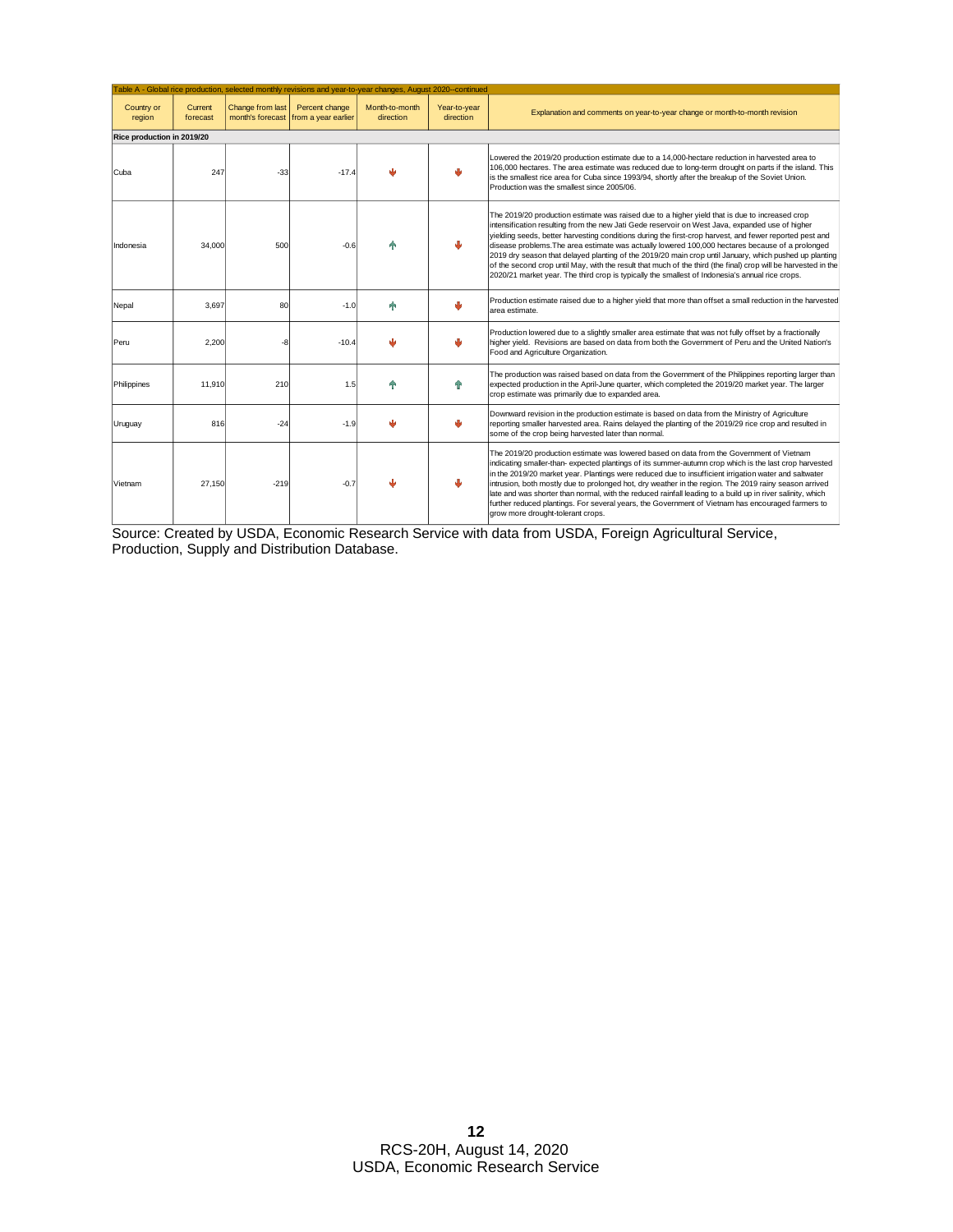### Global Rice Trade Projected To Rebound in 2021

Global rice trade in 2021 is projected at 44.3 million tons (milled basis), down 0.7 million tons from the previous forecast but up more than 4 percent from a year earlier. However, global trade remains well below the 2017 record of 48.1 million tons, with sharp reductions in imports by Bangladesh, Nigeria, and Sri Lanka since 2017 major factors for this long-term decline.

In 2021, Thailand is expected to account for the largest share of the total export increase, with Thailand's exports increasing 2.0 million tons to 8.5 million tons, a result of a partial-crop recovery from the 2019/20 drought-reduced crop and declining prices. India's exports are projected to increase 0.5 million tons in 2021 to 11.0 million tons, a result of record supplies and expectations of continued very competitive prices. Australia, Cambodia, China, Guyana, and the United States are also projected to increase exports in 2021, as crops in Australia and the United States are projected to sharply rebound from their weather-reduced levels of 2019/20. China and Cambodia are projected to produce slightly larger rice crops in 2020/21 as well.

In contrast, Argentina, Brazil, Pakistan, Paraguay, Uruguay, and Vietnam are expected to export less rice in 2021, with Brazil's exports expected to decline 0.4 million tons and Vietnam's to drop 0.3 million tons. Rice production is projected to decline in both Brazil and Vietnam in 2020/21, with Vietnam's production decline—although small—the third consecutive annual drop. A major reason for the expected decrease in exports from most South American suppliers in 2021 is a decline in the region's rice supplies, with South America's total rice supplies in 2020/21 projected at just 19.4 million tons, the lowest since 2011/12 and the third consecutive year of declining total rice supplies in the region. South America's 2020/21 ending stocks are projected at just 1.3 million tons, the lowest since 1983/84, with a stocks-to-use ratio of 8.9 percent, the lowest since 1973/74.

On the 2021 import side, the Philippines are forecast to increase imports 400,000 tons as production is projected to decline almost 8 percent and consumption to steadily rise. In addition, imports are projected to increase 200,000 tons each for Cote d'Ivoire, Nigeria, Saudi Arabia, and the United Arab Emirates in 2021. Smaller import increases in 2021 are projected for Brazil, EU, Guinea, Madagascar, and Iran. These 2021 import increases are expected to be partially offset by reduced imports by Australia, China, Egypt, Indonesia, Senegal, and South Korea. U.S. rice imports are projected to remain at this year's record high of 1,150 tons, with the U.S. again the largest importer in the Western Hemisphere.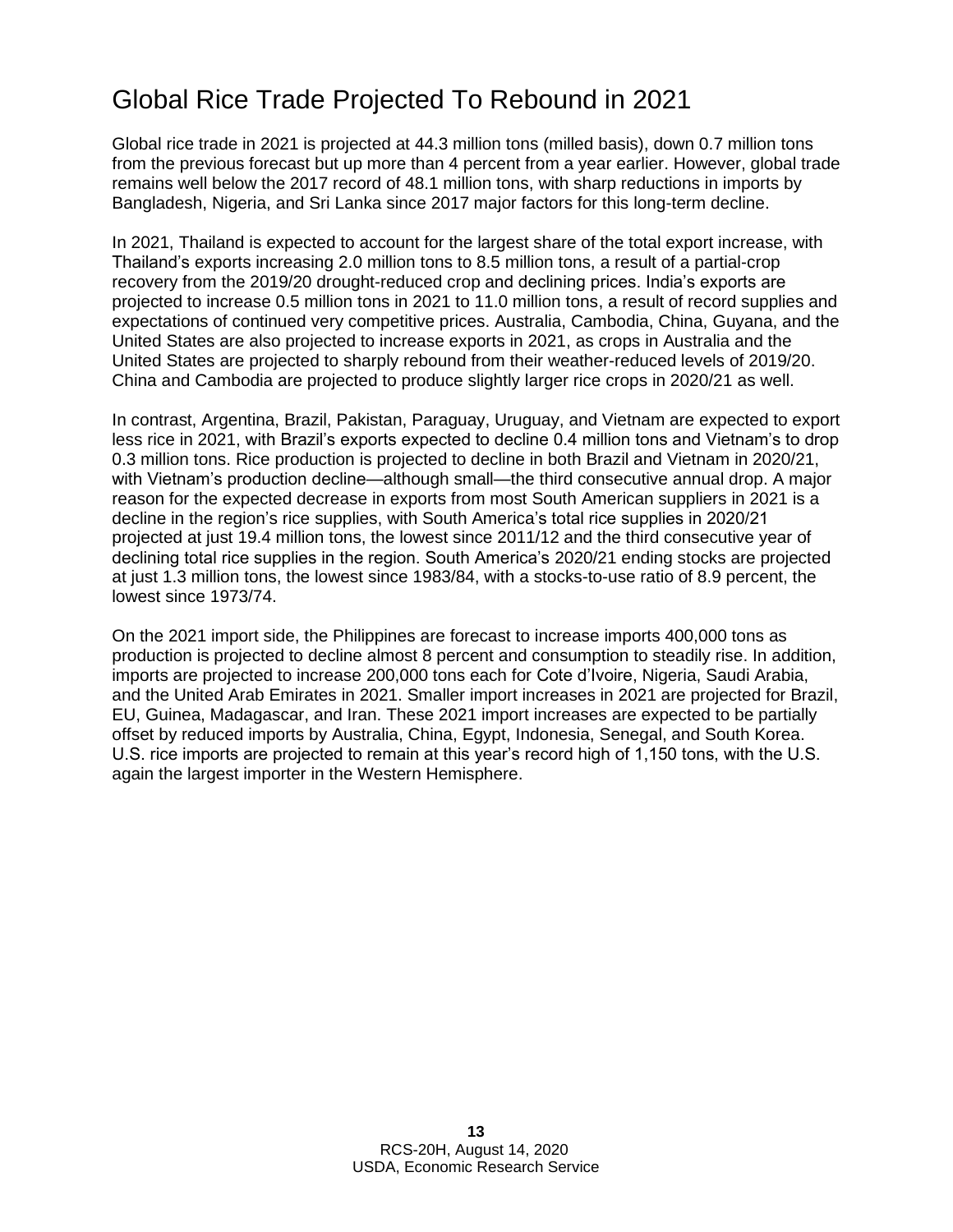| Table B - Selected rice importers at a glance (1,000 metric tons), August 2020<br>Country or region | Current<br>forecast | Change from<br>last month's<br>forecast | Percent change<br>from a year earlier | Month-to-month<br>direction        | Year-to-year<br>direction | Explanation of year-to-year change in forecast or month-to-month change in forecast                                                                                                                                                                                                                                                                                                                |
|-----------------------------------------------------------------------------------------------------|---------------------|-----------------------------------------|---------------------------------------|------------------------------------|---------------------------|----------------------------------------------------------------------------------------------------------------------------------------------------------------------------------------------------------------------------------------------------------------------------------------------------------------------------------------------------------------------------------------------------|
| Rice importers, 2021                                                                                |                     |                                         |                                       |                                    |                           |                                                                                                                                                                                                                                                                                                                                                                                                    |
| Bangladesh                                                                                          | 100                 | 40                                      | 0.0                                   | Φ                                  | →                         | Recent elimination of a 65-percent import tariff indicates a willingness to allow more imports. However, no growth in<br>imports is expected for 2021 due to the projection for a record crop in 2020/21.                                                                                                                                                                                          |
| Colombia                                                                                            | 280                 | 50                                      | $-6.7$                                | ٠                                  | Φ                         | Expect imports from Ecuador to continue.                                                                                                                                                                                                                                                                                                                                                           |
| Cote d'Ivoire                                                                                       | 1,200               | $-200$                                  | 20.0                                  | J                                  | 个                         | Import forecast lowered based on a recent slowdown in the pace of new sales. The country has adequate stocks of<br>rice to draw from to support record consumption.                                                                                                                                                                                                                                |
| Egypt                                                                                               | 250                 | 50                                      | $-28.6$                               | ÷                                  | v                         | Egypt is expected to continue to import very low-priced rice from China.                                                                                                                                                                                                                                                                                                                           |
| European Union                                                                                      | 2,350               | 150                                     | 2.2                                   | ٠                                  | 小                         | The record import pace achieved in the first half of 2020 is expected to continue, with South and Southeast Asia<br>remaining the top suppliers.                                                                                                                                                                                                                                                   |
| Nepal                                                                                               | 800                 | 50                                      | 0.0                                   | ۰                                  | →                         | Import forecast raised based on expectations of a smaller crop.                                                                                                                                                                                                                                                                                                                                    |
| Nigeria                                                                                             | 1,200               | $-200$                                  | 20.0                                  | v                                  | 小                         | Lowered import forecast based on an extremely weak pace of purchases in the first half of 2020 and expectations of<br>another bumper rice crop in 2020/21.                                                                                                                                                                                                                                         |
| Peru                                                                                                | 340                 | 30                                      | 3.0                                   | ÷                                  | ٠                         | Raised imports based on a smaller crop.                                                                                                                                                                                                                                                                                                                                                            |
| Philippines                                                                                         | 3,000               | $-300$                                  | 15.4                                  | ♦                                  | 个                         | Expect weaker imports from Thailand in 2021.                                                                                                                                                                                                                                                                                                                                                       |
| Russia                                                                                              | 200                 | $-20$                                   | 0.0                                   | v                                  | ٠                         | Import forecast lowered based on a larger crop.                                                                                                                                                                                                                                                                                                                                                    |
| Ukraine                                                                                             | 100                 | 10                                      | 0.0                                   | 个                                  | ⇛                         | Import forecast raised based on a smaller crop.                                                                                                                                                                                                                                                                                                                                                    |
| <b>United States</b>                                                                                | 1,150               | 50                                      | 0.0                                   | ٠                                  | ٠                         | Import forecasted raised based on expectations that the record pace of rice imports reported in the first half of 2020<br>will continue in 2021 as consumers' preference for specific Asian aromatic rice varieties continues to increase.<br>Imports are unchanged from the 2020 record high.                                                                                                     |
| Table B - Selected rice importers at a glance (1,000 metric tons), August                           | Current             | Change from                             | Percent change                        | 2020.--Continued<br>Month-to-month | Year-to-vear              |                                                                                                                                                                                                                                                                                                                                                                                                    |
| Country or region<br>Rice importers, 2020                                                           | forecast            | last month's<br>forecast                | from a year earlier                   | direction                          | direction                 | Explanation of year-to-year change in forecast or month-to-month change in forecast                                                                                                                                                                                                                                                                                                                |
| Algeria                                                                                             | 100                 | $-50$                                   | $-2.3$                                | v                                  | v                         | Import forecast lowered based on weaker shipments to date from Thailand and India.                                                                                                                                                                                                                                                                                                                 |
| Australia                                                                                           | 300                 | 40                                      | 41.5                                  | ٠                                  | ٠                         | Upward import revision based on stronger-than-expected recent buying, with April-June purchases from Thailand<br>especially strong. Data are from the U.S. Agricultural Office in Canberra.                                                                                                                                                                                                        |
| Bangladesh                                                                                          | 100                 | 40                                      | 25.0                                  | ۰                                  | 小                         | The recent decision by the Government of Bangladesh to eliminate its 65-percent import tariff indicates a willingness<br>to import larger quantities of rice.                                                                                                                                                                                                                                      |
| Colombia                                                                                            | 300                 | 50                                      | 57.9                                  | Φ                                  | 个                         | Import forecast raised based on a stronger-than-expected pace of purchases to date. Shipments from the United<br>States remain steady and shipments from Ecuador are higher than a year earlier.                                                                                                                                                                                                   |
| Cote d'Ivoire                                                                                       | 1,000               | $-350$                                  | $-25.9$                               | ♦                                  | ىل                        | Lowered the 2020 import forecast based on a very slow pace of purchases to date. The country appears to be<br>working its stocks down as opposed to purchasing new supplies.                                                                                                                                                                                                                       |
| Cuba                                                                                                | 470                 | 20                                      | 2.8                                   | ÷                                  | 小                         | Import forecast raised based on a smaller crop and larger expected imports from Vietnam.                                                                                                                                                                                                                                                                                                           |
| Egypt                                                                                               | 350                 | 150                                     | $-47.4$                               | ۰                                  | Φ                         | The upward import revision is based on additional purchases from China, despite the harvest of a much larger crop<br>in 2019/20. China's prices for milled rice are around \$300 per tons, well below prices for Eqypt's rice. These<br>purchases are mostly made by the private sector.                                                                                                           |
| European Union                                                                                      | 2,300               | 100                                     | 6.5                                   | Φ                                  | ٠                         | Imports revised up based on a record import pace to date. This is the eighth consecutive year of increasing rice<br>imports by the EU.                                                                                                                                                                                                                                                             |
| Guatemala                                                                                           | 120                 | 15                                      | 20.0                                  | 个                                  | 小                         | A stronger-than-expected pace to date, with imports from the United States especially large in May and June.                                                                                                                                                                                                                                                                                       |
| Indonesia                                                                                           | 600                 | $-200$                                  | 0.0                                   | Ψ                                  | ⇛                         | Import forecast lowered based on a larger 2019/20 crop estimate and little buying interest shown by BULOG, a<br>Government owned company responsible for maintaining stable supplies of rice and other critical foods.                                                                                                                                                                             |
| Madagascar                                                                                          | 390                 | $-50$                                   | $-11.4$                               | Ψ                                  | ٠                         | Imports through May were extremely weak. However, Madagascar typically increases its import pace during the<br>second half of the year.                                                                                                                                                                                                                                                            |
| Mexico                                                                                              | 800                 | 15                                      | 9.6                                   | ٠                                  | 个                         | Import forecast raised based on a stronger-than-expected pace of shipments to date from Paraguay and Uruguay.                                                                                                                                                                                                                                                                                      |
| Nicaragua                                                                                           | 85                  | $-15$                                   | $-17.5$                               | Ψ                                  | ŵ                         | A weak pace of sales through June indicated a lower 2020 import forecast.                                                                                                                                                                                                                                                                                                                          |
| Nigeria                                                                                             | 1,000               | $-200$                                  | $-44.4$                               | Φ                                  | J                         | Import pace through June was the lowest in 20 years. Several factors are behind the weak import pace, including: a<br>much larger rice crop in 2019/20, no access to foreign exchange for rice imports, tight border controls to prevent rice<br>imports, adverse impacts of COVID-19 on the economy, and lower oil prices. These are the lowest calendar imports<br>for Nigeria since 2000.       |
| Peru                                                                                                | 340                 | 30                                      | 13.0                                  | ٠                                  | 小                         | Import forecast raised based on a smaller crop.                                                                                                                                                                                                                                                                                                                                                    |
| <b>United States</b>                                                                                | 1,150               | 50                                      | 17.2                                  | Φ                                  | ٠                         | Upward revision based on a record pace of total rice imports through June and expectations regarding purchases the<br>remainder of 2020. Imports from Thailand have been especially strong in 2020. Most of the rice purchased from<br>Thailand is its premium jasmine rice, an aromatic. In addition, China continues to supply medium-grain rice to Puerto<br>Rico at sharply discounted prices. |

Source: Created by USDA, Economic Research Service with data from USDA, Foreign Agricultural Service, Production, Supply and Distribution Database.

 RCS-20H, August 14, 2020 USDA, Economic Research Service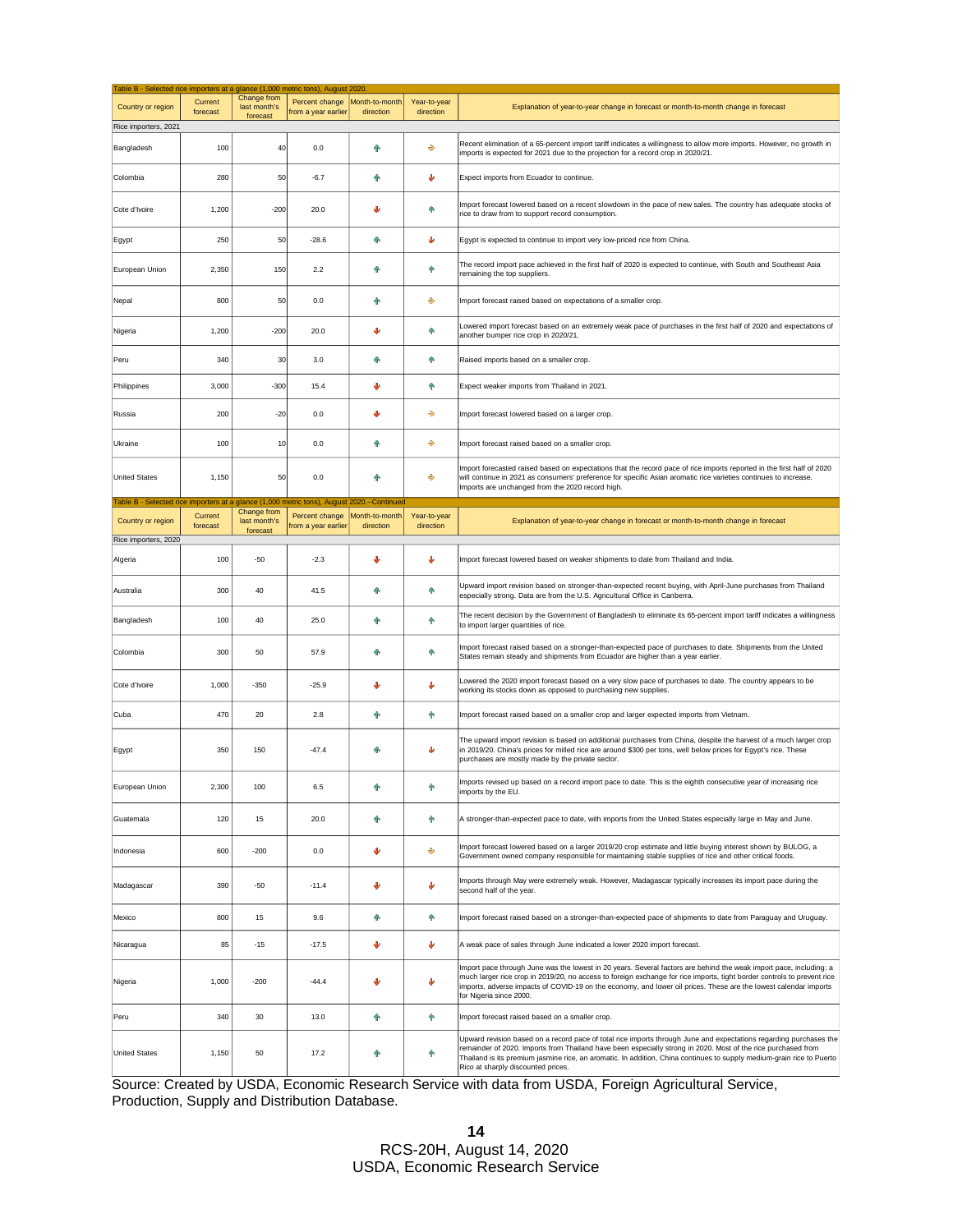|                      |                                                                                            |                                         | Table C - Selected rice exporters at a glance (1,000 metric tons), August 2020 |                             |                           |                                                                                                                                                         |  |  |
|----------------------|--------------------------------------------------------------------------------------------|-----------------------------------------|--------------------------------------------------------------------------------|-----------------------------|---------------------------|---------------------------------------------------------------------------------------------------------------------------------------------------------|--|--|
| Country or region    | Current<br>forecast                                                                        | Change from<br>last month's<br>forecast | Percent change<br>from a year earlier                                          | Month-to-month<br>direction | Year-to-year<br>direction | Explanation of year-to-year change in forecast or month-to-month change in forecast                                                                     |  |  |
| Rice exporters, 2021 |                                                                                            |                                         |                                                                                |                             |                           |                                                                                                                                                         |  |  |
| Brazil               | 800                                                                                        | 250                                     | $-20.0$                                                                        | ۸                           | v                         | Export forecast raised based on higher exports in 2020.                                                                                                 |  |  |
| China                | 2,900                                                                                      | $-300$                                  | 0.0                                                                            | J                           | ♣                         | Reduced exports based on a smaller crop in 2020/21.                                                                                                     |  |  |
| Cote d'Ivoire        | 50                                                                                         | $-50$                                   | 0.0                                                                            | s                           | ÷                         | Expect smaller cross border trade.                                                                                                                      |  |  |
| Paraguay             | 620                                                                                        | 20                                      | $-3.1$                                                                         | ۸'n                         | J                         | Export forecast raised based on stronger shipments in 2020.                                                                                             |  |  |
| Thailand             | 8,500                                                                                      | $-500$                                  | 30.8                                                                           | s                           | ٠                         | Lack of price competitiveness compared with other Asian sources.                                                                                        |  |  |
| <b>United States</b> | 3,100                                                                                      | $-25$                                   | 1.6                                                                            | J                           | 牵                         | The slight reduction in the U.S. 2021 export forecast is based expectations of continued competition in Latin America<br>from South American exporters. |  |  |
| Vietnam              | 6,300                                                                                      | $-100$                                  | $-3.1$                                                                         | J.                          | ŵ                         | Export forecast lowered based on a expectations of continued decline in production.                                                                     |  |  |
|                      | Table C - Selected rice exporters at a glance (1,000 metric tons), August 2020.--Continued |                                         |                                                                                |                             |                           |                                                                                                                                                         |  |  |
|                      |                                                                                            |                                         |                                                                                |                             |                           |                                                                                                                                                         |  |  |
| Country or region    | Current<br>forecast                                                                        | Change from<br>last month's<br>forecast | Percent change Month-to-month<br>from a year earlier                           | direction                   | Year-to-year<br>direction | Explanation of year-to-year change in forecast or month-to-month change in forecast                                                                     |  |  |
| Rice exports, 2020   |                                                                                            |                                         |                                                                                |                             |                           |                                                                                                                                                         |  |  |
| Brazil               | 1.000                                                                                      | 300                                     | 4.8                                                                            | ۸'n                         | 小                         | Raised export forecast based on very strong shipments in June and July, with shipments especially strong to<br>Senegal, Sierra Leone, and Montenegro.   |  |  |
| China                | 2,900                                                                                      | $-100$                                  | 6.6                                                                            | J.                          | 牵                         | Pace of sales through June was slower than expected.                                                                                                    |  |  |
| Cote d'Ivoire        | 50                                                                                         | $-50$                                   | $-50.0$                                                                        | v                           | v                         | Reduced cross border trade.                                                                                                                             |  |  |
| Ecuador              | 40                                                                                         | 16                                      | $-50.0$                                                                        | 小                           | Ψ                         | Additional exports to Colombia.                                                                                                                         |  |  |
| Paraguay             | 640                                                                                        | 70                                      | $-7.1$                                                                         | ÷                           | v                         | Raised export forecast based on increased sales to Mexico and steady shipments to Brazil.                                                               |  |  |
| Thailand             | 6,500                                                                                      | $-400$                                  | 14.0                                                                           | J                           | 牵                         | Export forecast reduced based on uncompetitive prices and currency fluctuations.                                                                        |  |  |

Source: Created by USDA, Economic Research Service with data from USDA, Foreign Agricultural Service, Production, Supply and Distribution Database.

Global rice trade in 2020 is projected at 42.4 million tons, nearly unchanged from the previous forecast but more than 1 million tons smaller than a year earlier and the lowest since 2016. The decline in global rice trade in 2020 is largely due to higher prices that have deterred imports and supply constraints and to shipping impediments in several exporting countries that have reduced available supplies for trade and thus caused global prices to rise. Thailand's droughtreduced 2019/20 crop was a major factor behind the tighter global rice supplies, as were smaller crops harvested in Burma, the United States, and Vietnam, although Vietnam's production drop was small. Thailand's exports are projected to drop 1.1 million tons in 2020 and Burma's to drop 0.5 million tons. Vietnam's 2020 exports are projected flat, while U.S. exports are projected to decline almost 0.1 million tons. In addition to the smaller rice harvests, both Burma and Vietnam restricted exports in March and April in response to food security concerns caused by the COVID-19 virus, which immediately boosted global trading prices to their highest levels in more than 7 years. India's national lockdown and Pakistan's partial lockdown—both responses to COVID-19—further reduced available supplies of rice for export as port operations were halted or were slowed. These reductions in exports were partially offset in 2020 by a 0.25 million ton increase in Brazil's exports and a 0.71 million ton increase in India's exports. Vietnam's 2020 exports were nearly flat.

Facing higher prices and reduced available supplies in the global market—at least for several months—many major global rice importers began purchasing less rice and relying more on domestic supplies. In Sub-Saharan Africa, the world's largest rice importing region, Nigeria's imports are projected to drop 0.8 million tons in 2020 as the country becomes less dependent on the global market. Cote d'Ivoire is expected to import 0.35 million tons less rice in 2020 and Madagascar to reduce imports by 50,000 tons, both countries relying more on domestic rice. In the Middle East, Iran's 2020 imports are projected to be down 0.3 million tons and Saudi Arabia's to drop more than 0.32 million tons from 2019, a result of both supply impediments and higher prices. Both importers are major buyers of India's parboiled rice. In Asia, the Philippines'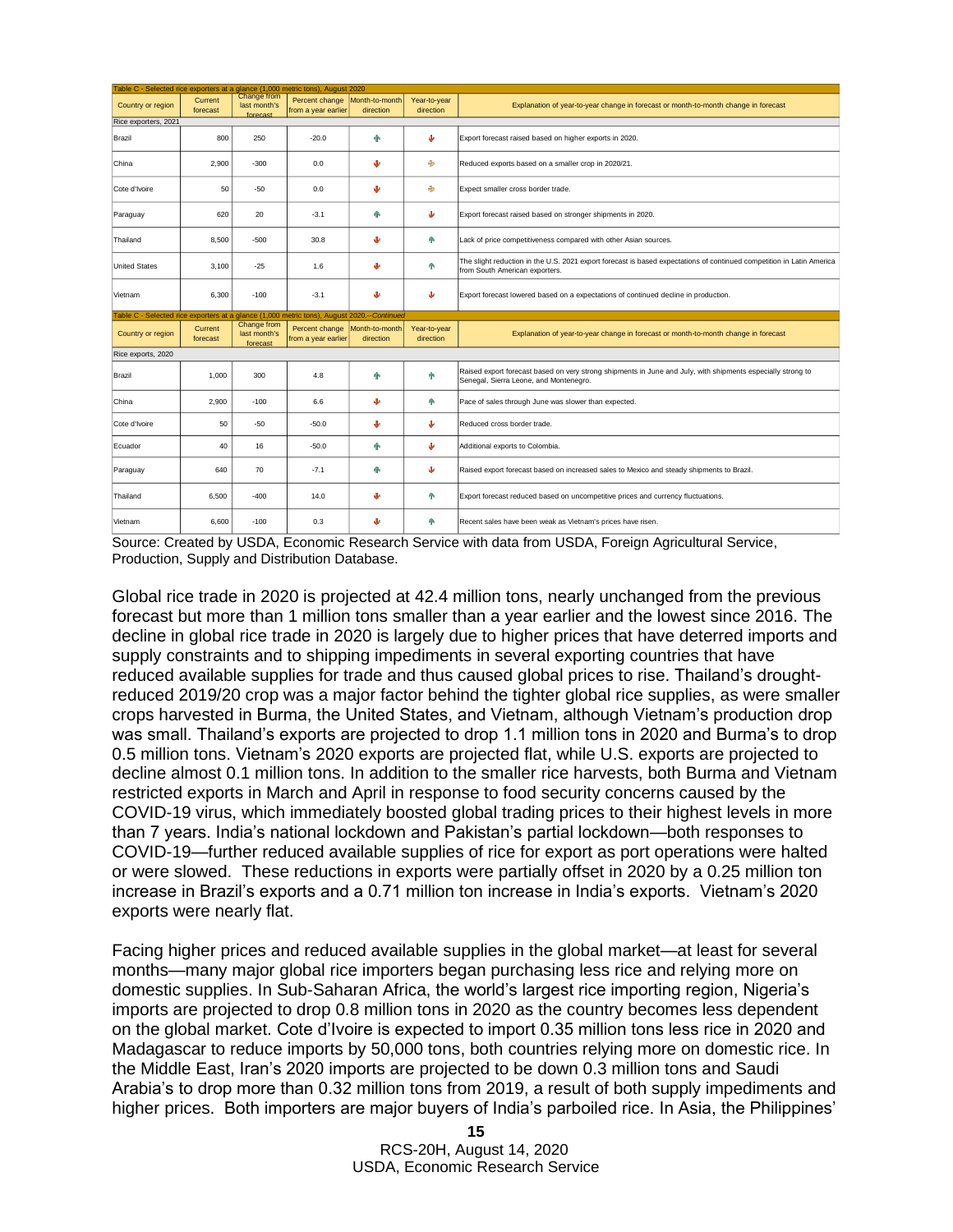2020 imports are down 0.3 million tons from 2019, partly a response to stronger production in the April-June quarter. In contrast, the U.S. rice imports in 2020 are projected to be a record 1.15 million tons, up 17 percent from a year earlier.

Trading prices for most grades of Thailand's regularly milled white rice have changed very little since early July, as new sales have been weak and the harvest of the 2019/20 final dry-season crop ended last month. Thailand's 100-percent Grade B long-grain milled rice for export was quoted at \$476 per ton for the week ending August 10, unchanged from the week ending July 6. Prices for Thailand's 5-percent brokens parboiled rice were quoted at \$476 per ton for the week ending August 9, down just \$1 from the week ending July 6.

Price quotes for Vietnam's rice have increased over the past month as the autumn crop harvest is complete and traders are stocking up on rice supplies. For the week ending August 10, prices for Vietnam's 5-percent broken kernel long-grain milled rice (from the autumn crop) were quoted at \$495 per ton, up \$70 from late in the week ending July 7 and the highest since December 2011. Prices from South American exporters for most grades of long-grain milled rice were unchanged from a month earlier. The major South American exporters—located in the southern half of the continent—completed their 2019/20 harvest by late May.

U.S. trading prices for long-grain milled rice increased over the past month, although supplies of exportable rice from the 2019/20 crop are extremely small and new sales remain very weak. Prices for U.S. long-grain milled rice, Number 2 Grade, 4-percent broken kernels (free on board a vessel at a Gulf port, Iraq specifications) for the 2020/21 crop are quoted at \$625 per ton for the week ending August 11, down \$50 from the week ending July 7. U.S prices for Latin American milled rice markets—Haiti, Colombia, and Mexico—for the 2020/21 crop are quoted at \$550 per ton for the week ending August 11, down \$75 from the week ending July 7. These are the lowest U.S. long-grain price quotes since March. U.S. prices are declining as the 2020/21 harvest has already started on the Gulf Coast and will begin later this month in the southern Delta. Thailand's long-grain milled rice is currently \$129 per ton below prices for similar grades of U.S. rice, down from \$199 per ton a month earlier.

Quotes for California Number 1 Grade, 4-percent broken kernels for the week ending August 11 were \$905 per ton (free on board at a domestic mill, Mediterranean specifications), down \$33 from a month earlier. For delivery to the Port of Oakland, California medium-grain milled rice (Korean specifications) prices remain quoted at \$975 per ton for the week ending August 11 unchanged from a month earlier. For listings of trading prices by exporter and grade of rice, see Table 9 in the Excel file.

### Suggested Citation

Childs, Nathan*,* RCS-20H, U.S. Department of Agriculture, Economic Research Service, August 14, 2020.